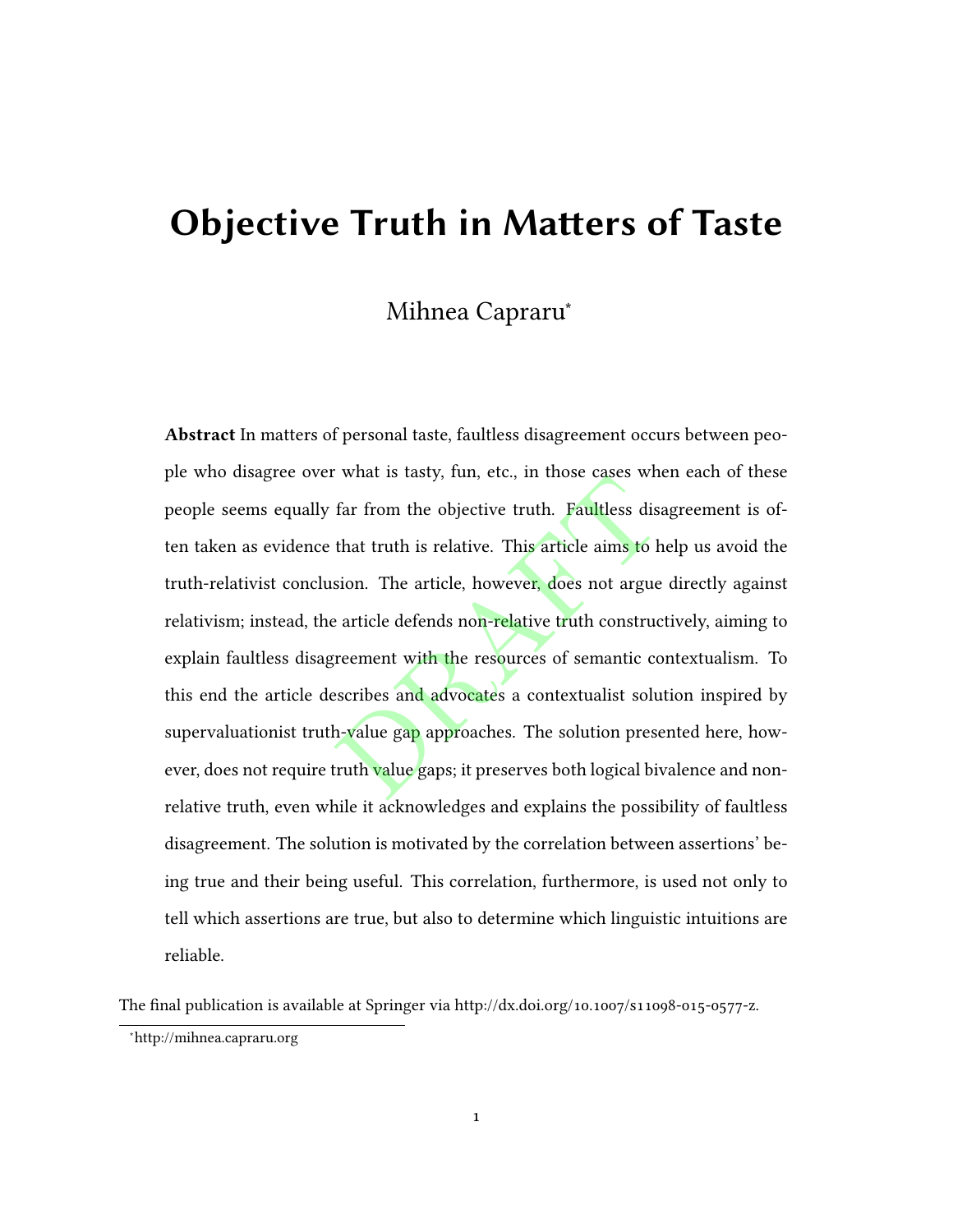## **1 Introduction**

Bittersweet chocolate is tasty to some but not to others, and none seem able to justify their preferences with objective reasons. Since the Greek Sophists and perhaps before, many have invoked the relativity of personal taste in order to argue that truth, too, is relative. If it depends on whom you ask whether bittersweet chocolate is tasty—so goes their argument—then it also depends on whom you ask whether *it is true that* bittersweet chocolate is tasty.

During the last decade, philosophers and linguists have put this argument into a rigorous form that has become quite influential, namely, the Faultless Disagreement Argument for Relativism (FDAR). This form of the argument originates with Max Kölbel in [2002,](#page-31-0) and occurs among others in Peter Lasersohn [\(2005](#page-31-1)), Tamina Stephenson ([2007\)](#page-32-0), John MacFarlane [\(2007;](#page-32-1) [2014\)](#page-32-2), and Andy Egan [\(2010](#page-31-2)).

Here is what FDAR consists in. Take the sentence type, 'Bittersweet chocolate is tasty.' Some of us are disposed to utter this sentence type approvingly, while others are disposed to utter and approve its negation, i. e., 'Bittersweet chocolate is not tasty': Example of the sentence type, 'Bitterswitter this sentence type approvingly, while<br>the this sentence type approvingly, while<br>on, i. e., 'Bittersweet chocolate is not tasty':<br>chocolate is tasty.<br>chocolate is not tasty.

<span id="page-1-0"></span>(1) Amelie: Bittersweet chocolate is tasty.

Bernoulli: Bittersweet chocolate is not tasty.

If we wish to save truth from relativity even while acknowledging that personal taste is relative, then it might seem, at first, that we can adopt a very simple form of contextualism. According to this simple contextualist solution, we can explicate the truth conditions of Amelie's and Bernoulli's utterances thus:

<span id="page-1-1"></span>(2) (Simple Contextualism)

Amelie: Bittersweet chocolate is tasty to me.

Bernoulli: Bittersweet chocolate is not tasty to me.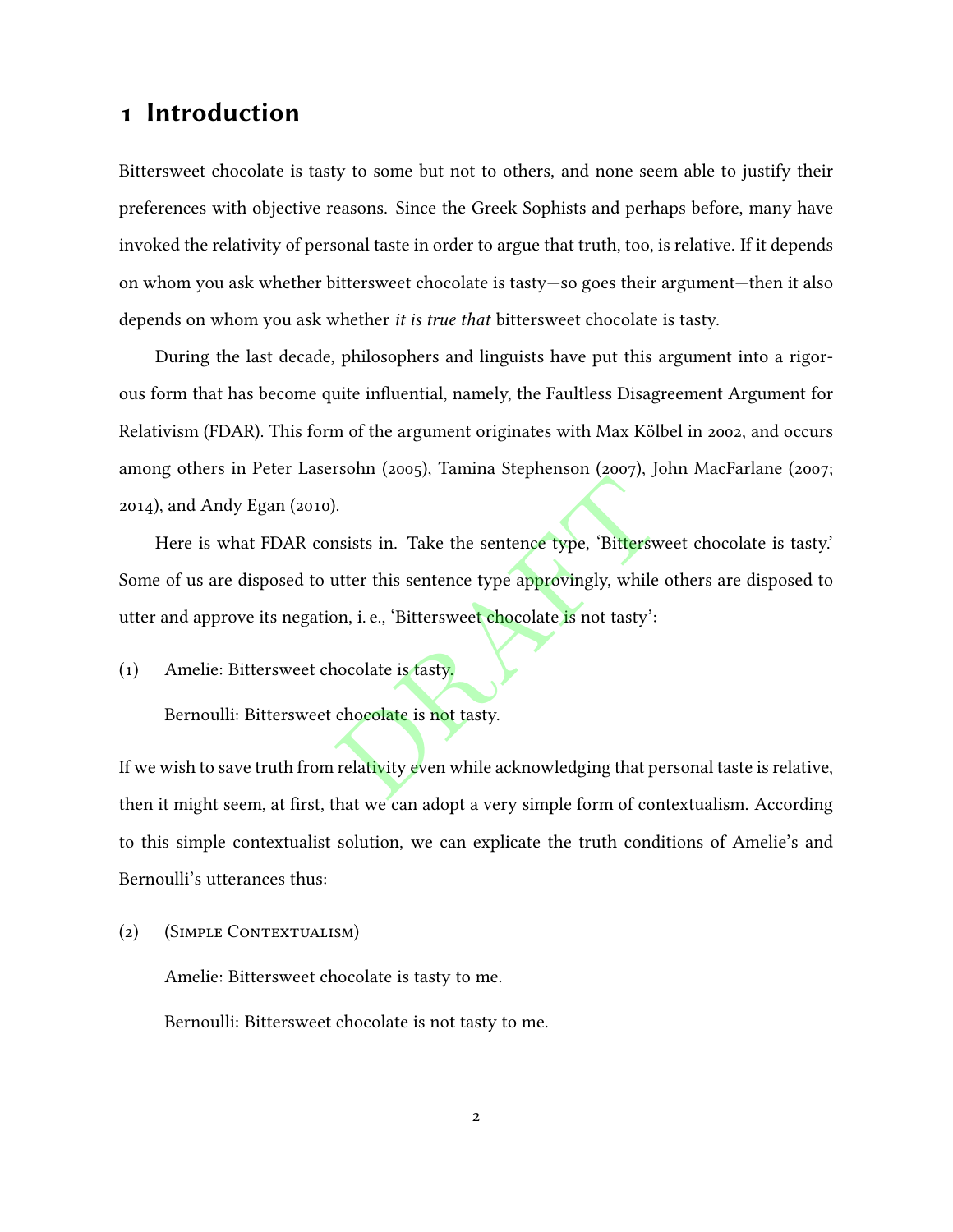Notice, however, that in dialog [\(1\)](#page-1-0) it seems intuitively that Amelie and Bernoulli disagree with each other; in dialog ([2](#page-1-1)), on the other hand, they clearly do not disagree, but simply talk about their different taste standards. If there is genuine disagreement in  $(1)$  $(1)$  $(1)$ , then the simple contextualist solution [\(2\)](#page-1-1) is mistaken.

The proponents of FDAR maintain, indeed, that the disagreement in ([1](#page-1-0)) is genuine. Moreover, according to FDAR, no matter how we choose a taste standard  $\sigma$ , Amelie's utterance in [\(1\)](#page-1-0) cannot have the following truth conditions:

Amelie's utterance is true *iff* bittersweet chocolate is tasty according to  $\sigma$ ,

i. e., *iff* Tasty(bittersweet chocolate, *σ*).

If the above were true for any choice of  $\sigma$ , then Amelie's utterance would either be objectively true or it would be objectively false, depending whether bittersweet chocolate and *σ* satisfied the two-place relation *Tasty*. This means that either Amelie would be objectively right and Bernoulli objectively wrong, or the other way. Yet in [\(1](#page-1-0)) it seems that each of the two is 'faultless,' at least in the minimal sense that neither is any further from the objective truth than the other. y choice of  $σ$ , then Amelie's utterance wou<br>
y false, depending whether bittersweet choce<br>
s means that either Amelie would be objective<br>
ner way. Yet in (1) it seems that each of the ty<br>
ither is any further from the o

FDAR concludes that the utterances in  $(1)$  have the following truth conditions:

Amelie's utterance is true *iff* bittersweet chocolate is tasty (full stop) Bernoulli's utterance is true *iff* bittersweet chocolate is not tasty (full stop)

There is, presumably, no fact of the matter as to whether bittersweet chocolate is tasty full stop. Hence the above are not simply truth conditions on possible worlds, but rather, they are conditions on pairs of the form *⟨*possible world*,* taste standard*⟩*. [1](#page-2-0) For instance, the pair *⟨*actual world, Amelie's tastes*⟩* verifies Amelie's utterance and falsifies Bernoulli's, while the pair *⟨*actual world, Bernoulli's tastes*⟩* verifies Bernoulli's and falsifies Amelie's.

<span id="page-2-0"></span><sup>1</sup>Depending on what is at issue, the truth conditions can also be relativized to further parameters: *⟨*possible world*,* taste standard*, . . .⟩*. In this paper, however, at issue is only personal taste.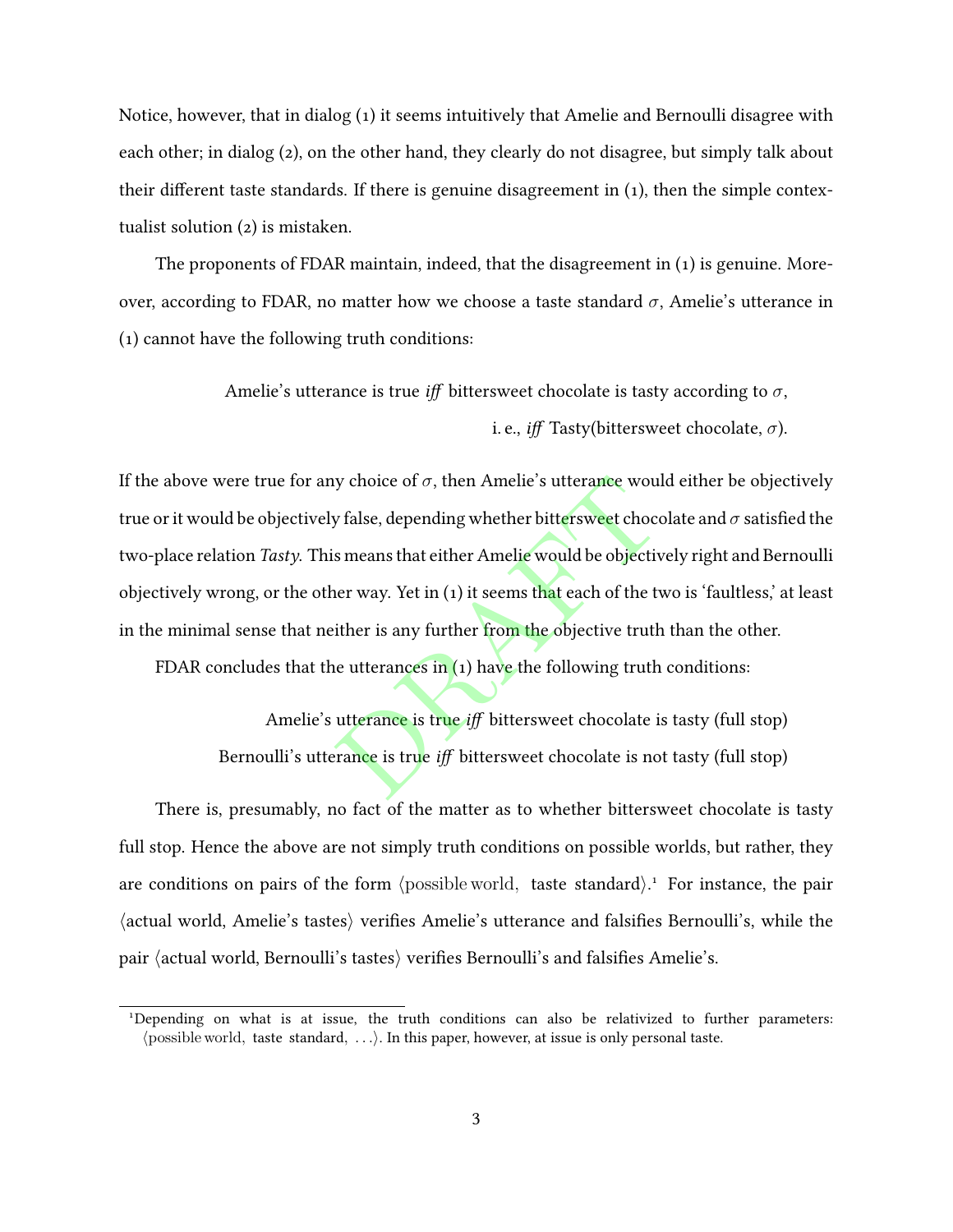So much about *truth conditions*. As for the *propositions* that determine such truth conditions, they are, of course, relative propositions, i. e., propositions that are true or false only relative to one taste standard or another. We may construe such propositions, for instance, as sets of ordered pairs *⟨*possible world*,* taste standard*⟩*.

As is customary, we will call the view I just described *relativism*. Notice, however, that there is another prominent view often called 'moderate relativism' (e. g., [Recanati,](#page-32-3) [2007\)](#page-32-3). As applied to personal taste, moderate relativism does not relativize *utterance* truth to taste standards; instead, moderate relativism relativizes only the truth of *propositions*, while allowing utterances' truth conditions to be fixed once and for all by the contexts in which the utterances are made. I. e., according to moderate relativism the following are true:

- [1](#page-1-0). In  $(1)$ , Amelie expresses the relative proposition that bittersweet chocolate is tasty (full stop)
- 2. In [\(1\)](#page-1-0), the context of Amelie's utterance determines a particular taste standard  $\sigma$ <sup>[2](#page-3-0)</sup>
- 3. In ([1\)](#page-1-0), Amelie's *utterance* is true *iff* Amelie expresses a relative proposition that is true relative to the contextually determined standard, i.e., *iff* it is true, relative to  $\sigma$ , that bittersweet chocolate is tasty. Explores the relative proposition that bittersweet<br>
melie's utterance determines a particular ta<br>
nce is true *iff* Amelie expresses a relative p<br>
tually determined standard, i.e., *iff* it is the<br>
stasty.

As we see, moderate relativism is *not* the kind of view that we call relativism in this article. Relativism *simpliciter* denies that utterances are either objectively true or objectively false; in MacFarlane's terms, relativism *simpliciter* relativizes utterance truth to the *context of assessment*, i. e., to whom we ask and to the time and world-state at which we ask them. Moderate relativism, on the other hand, maintains that each utterance is objectively true or objectively false. (This means, among other things, that moderate relativism is vulnerable to refutation by FDAR.) Henceforth I will always refer by 'relativism' to relativism *simpliciter.*

<span id="page-3-0"></span><sup>2</sup>Depending on the version of moderate relativism, *σ* could coincide with Amelie's personal preferences, or it could be something more complex.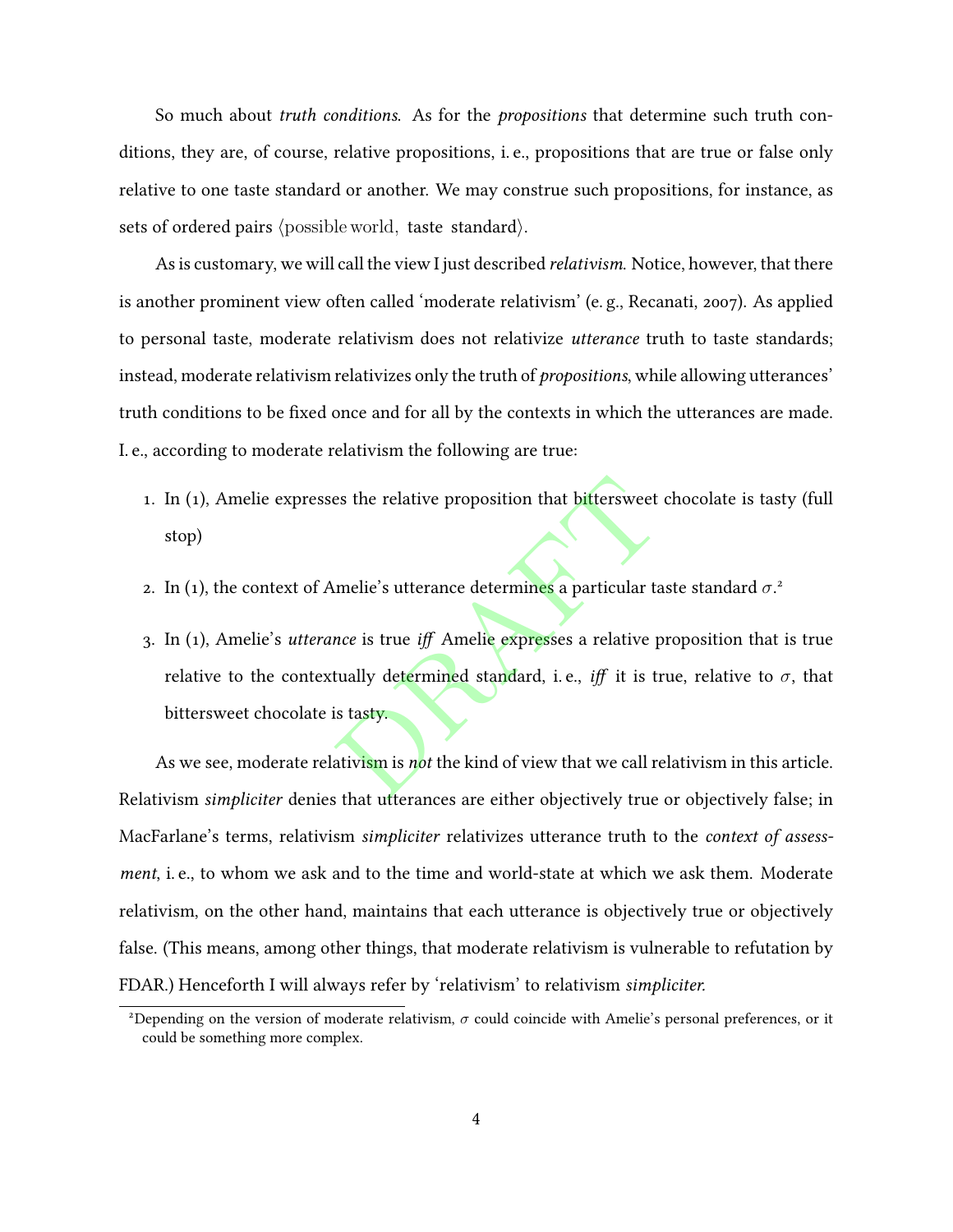This article does not embrace FDAR and relativism; neither does the article, however, argue directly against relativism. Instead, the article defends contextualism constructively, aiming to illuminate the general shape as well as the details of a contextualist explanation of faultless disagreement. Hopefully, this will yield not just another shot in the duel of theories, but a better understanding of the practice of communicating about subjective matters. The latter is a surprisingly consequential problem, and even if relativism is eventually abandoned, it will be its merit to have brought the problem to our attention.

**\* \* \***

As we work our way toward our contextualist treatment of faultless disagreement, we will give a prominent role to the connection between truth and usefulness. Truth values have a particular kind of strategically important explanatory power. For illustration consider the following two stories.

*First story*. Fred has an old scar that has become infected. The family doctor consults a specialist, who asserts, 'The infection is staphylococcal'. The family doctor therefore prescribes Oxacillin, which is usually effective against Staphylococcus. The doctors are, indeed, right, and one week later Fred has fully recovered. The connection between truth and usefuln<br>cally important explanatory power. For ill<br>old scar that has become infected. The fa<br>infection is staphylococcal.' The family doct<br>fective against Staphylococcus. The doctors<br>precov

*Second story*. Fred has an old scar that has become infected. The family doctor consults a specialist, who asserts, 'The infection is staphylococcal.' The family doctor therefore prescribes Oxacillin, which is usually effective against Staphylococcus. In this story, however, the specialist is wrong. Nevertheless, one week later Fred has fully recovered. 'Why?', we ask. As it turns out, the infection was streptococcal, and often Streptococcus too will respond to Oxacillin.

Notice the 'why'-moment during the second story. When we hear the first story, we don't encounter a similar moment. When the diagnosis is true, we are not surprised that Fred recovered. When the diagnosis is false, however, we need an additional explanation; there has to be more to the story. The false diagnosis won't do on its own—it will not contribute to the story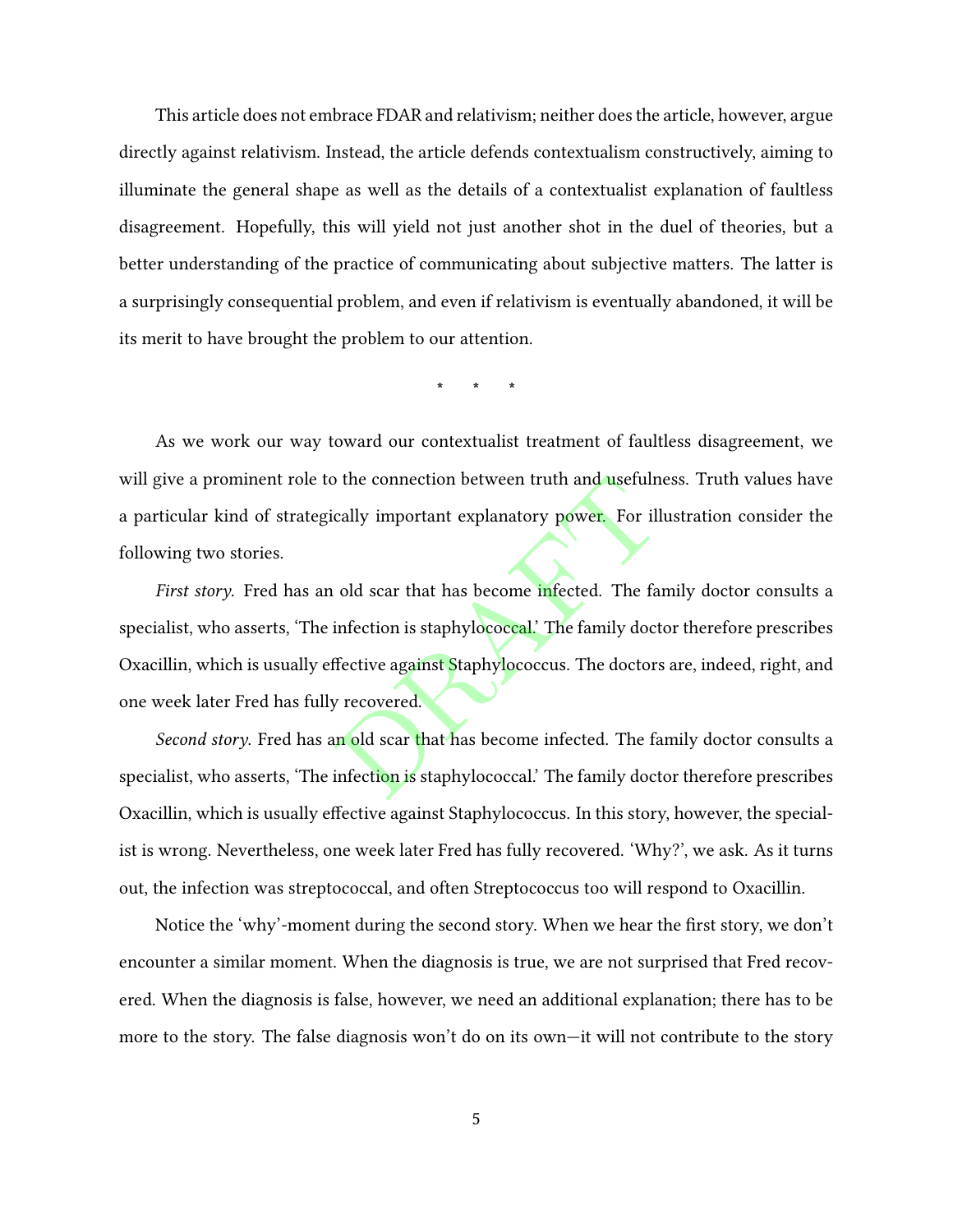the kind of explanation that a true diagnosis would have contributed.

When people hear true assertions and act on their basis, then—all else being equal—we are not surprised to learn that they have successfully achieved their goals. The reason why we are not surprised is because there is a general explanatory connection between true assertions and useful actions, a connection analogous to that between accurate maps and successful sailing or driving. It is because of this general truth–usefulness connection that we don't need to ask 'why' during the first story.

Truth, then, is normally useful. This is so in two senses, one epistemic and the other statistical:

- <span id="page-5-0"></span>(3) [epistemic] If an action *A* is informed by a true assertion *T*, and if *A* succeeds in its goals, then *T*'s usefulness is *normal* or *non-accidental*, in the sense that *T*'s usefulness needs no further explanation other than *T* being true.
- <span id="page-5-1"></span>(4) [statistical] True assertions are normally useful, in that, all else being equal, actions are more likely to succeed in their goals if informed by assertions that are true, than if the same assertions had been false. Ness is *normal* or *non-accidental*, in the sense<br>
ination other than *T* being true.<br>
tions are normally useful, in that, all else be<br>
in their goals if informed by assertions tha<br>
een false.<br>
tions are normally useful n

Furthermore, true assertions are normally useful not only to their hearers, but also to their speakers; more on this will follow in Section 4.

To be sure, I am not saying that we should expect *all* true assertions to be useful. Usefulness is not a prerequisite for truth. Take, for instance, the assertion of a true theorem belonging to a very arcane branch of mathematics (so arcane that it cannot even help the career of its discoverer). No matter how true, this assertion will probably not be very useful. Notice, however, in  $(3)$  and in  $(4)$ , that we are talking not merely about assertions that are true, but about true assertions that inform actions. Arcane mathematics does not usually inform actions, and that is why we don't usually expect it to be useful.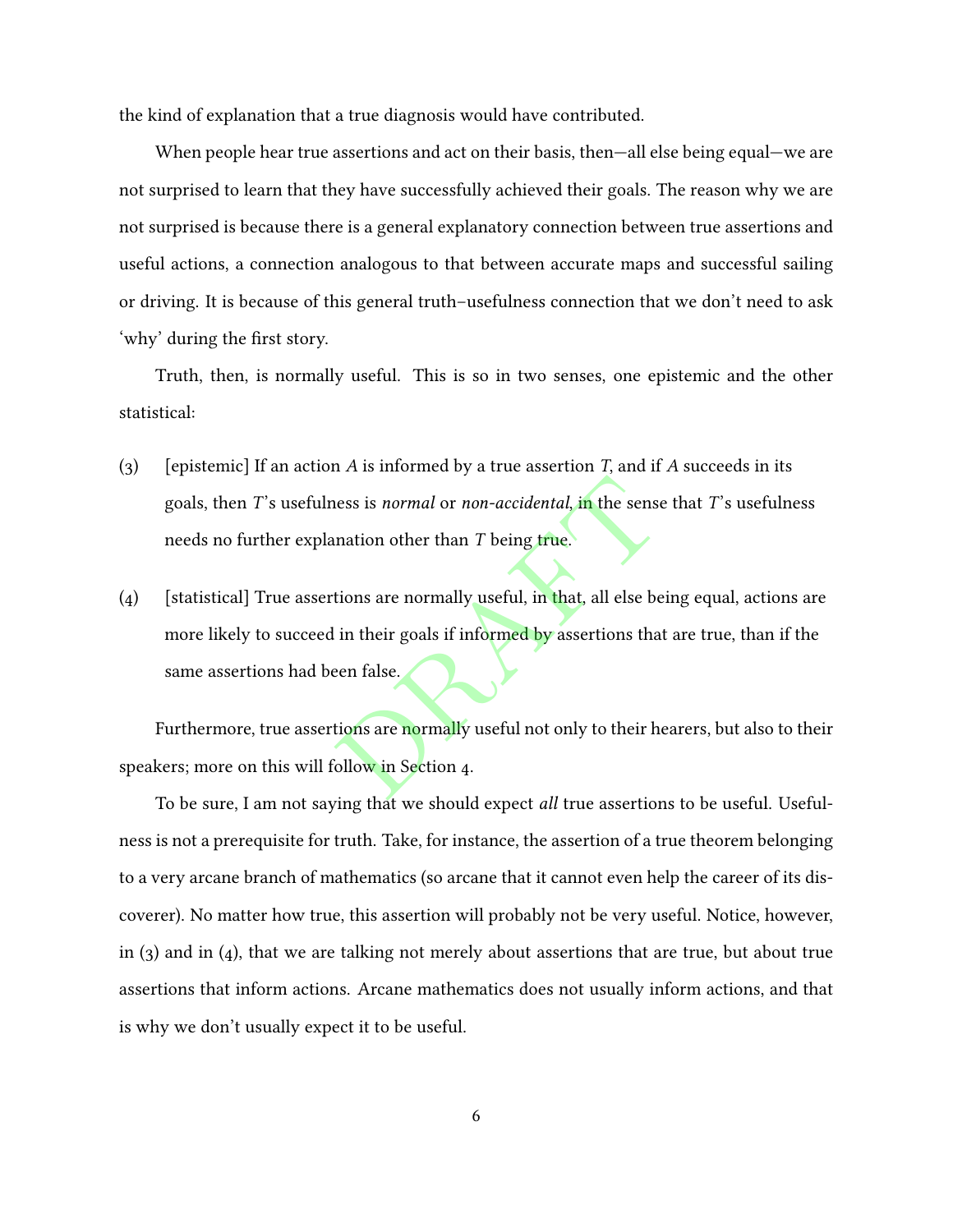Unlike arcane mathematics, personal taste assertions do, very often, inform actions. People take advice in matters of taste such as food, clothing, or haircuts. We are therefore going to use the truth–usefulness connection as a guide to personal taste assertions' truth values.

Summing up, I will undertake: a) to render utterances of personal taste objectively, nonrelatively true (or depending on the case, false), b) while acknowledging that personal tastes are subjective, and c) while preserving the strategic explanatory connection between truth and usefulness.

This suggests that we need a more sophisticated contextualist theory. One such theory is the one advocated by Keith DeRose, namely, the truth-value gap view ([2004](#page-31-3); [2009](#page-31-4)). On this view, when the interlocutors have divergent tastes, as they do in ([1](#page-1-0)), then their utterances are neither true nor false, but rather truth-valueless. On the other hand, when the interlocutors have convergent tastes, as in  $(5)$ , then their utterances are true (or sometimes false).<sup>[3](#page-6-1)</sup>

<span id="page-6-0"></span>(5) Cora: Bittersweet chocolate is tasty.

Dorian (five minutes later): Yes, I just tried it and you're right, it *is* tasty!

This is clearly an improvement over simple contextualism, as it allows for faultless disagreement: In cases of faultless disagreement, on this view, both interlocutors make truth-valueless utterances, hence both are equally remote from the objective truth. Nevertheless, I find the truth-value gap view problematic. Take ([1](#page-1-0)) again. Here is a contextualist rendering of Amelie and Bernoulli's disagreement, where  $\sigma$  is the standard determined by [\(1\)](#page-1-0)'s context: ather truth-valueless. On the other hand, v<br>
1(5), then their utterances are true (or some<br>
colate is tasty.<br>
ater): Yes, I just tried it and you're right, it is<br>
ent over simple contextualism, as it allows<br>
sagreement, on

Amelie: Bittersweet chocolate is tasty by standard *σ*.

Bernoulli: No, bittersweet chocolate is not tasty by standard *σ*.

According to the truth-value gap view, the above are neither true nor false. The following, therefore, is also truth-valueless:

<span id="page-6-1"></span><sup>3</sup>Note that DeRose is writing primarily about knowledge attributions, not about personal taste; he does, however, state his view as a theory about more than just knowledge attributions, and in any case one would be free to adopt it as such.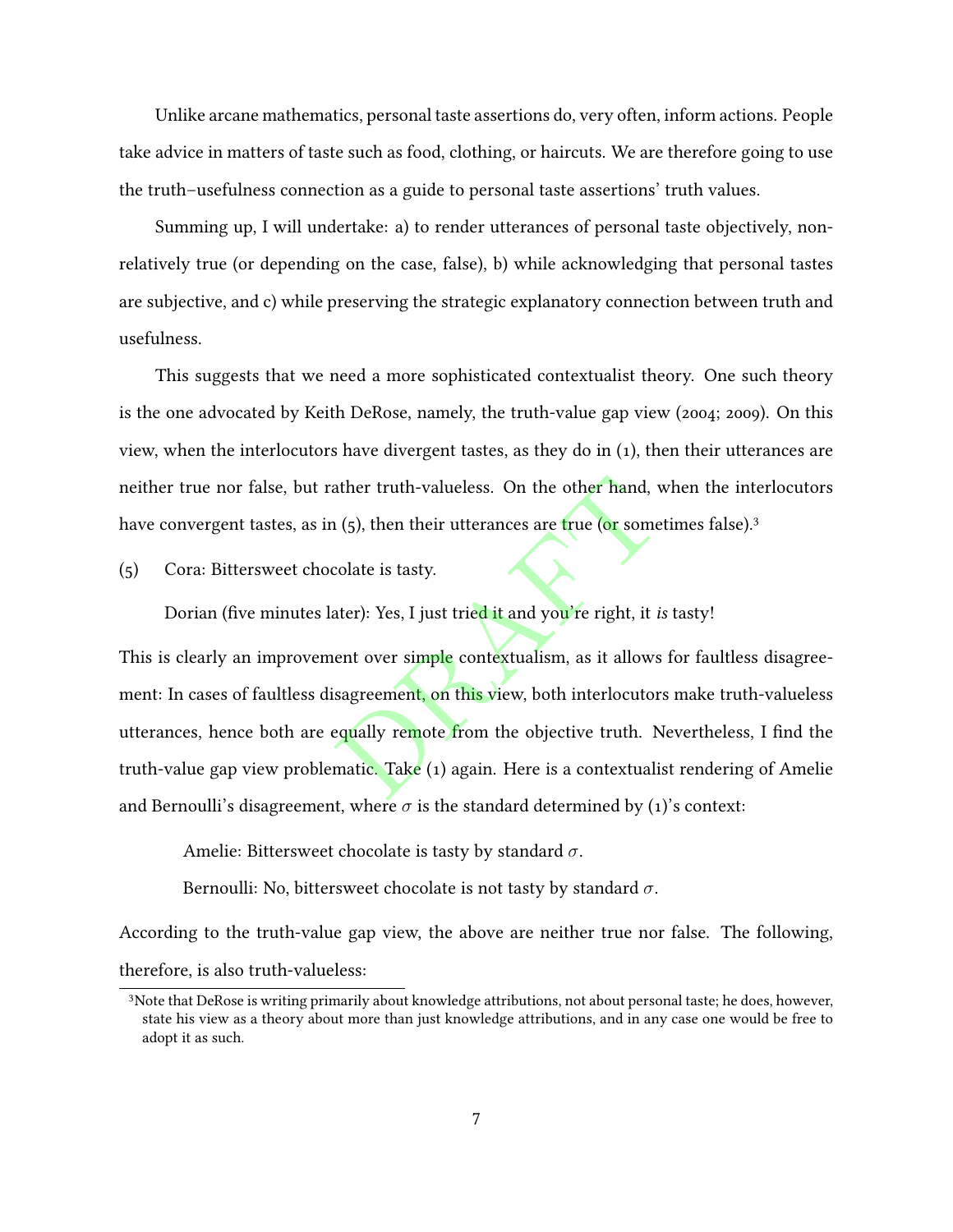#### Tasty( bittersweet chocolate, *σ* )

If the above is truth-valueless, then there is no fact of the matter as to whether  $\sigma$  says that bittersweet chocolate is tasty. How, though, could this be? At most, what may be is that *σ* is *undecided* between tasty and non-tasty—to wit, *σ* doesn't say that bittersweet chocolate is tasty, but it does not say it is non-tasty either. When that happens, then it is *false*, not truthvalueless, to say that *σ* renders bittersweet chocolate tasty. Hence *at least* Amelie's utterance must have a truth value. It seems therefore that it is best to preserve bivalence, i. e., to keep all taste utterances either true or false.

In Section [3](#page-10-0), therefore, I will develop a bivalent contextualist solution, one on which the gap is not in the truth values, but rather in the verdicts of the context-determined standard *σ*. That is, in [\(1\)](#page-1-0)  $\sigma$  says neither that bittersweet chocolate is tasty, nor that it is not; accordingly, both Amelie and Bernoulli are making equally false assertions. In [\(5\)](#page-6-0), on the other hand, Cora and Dorian are making true assertions. I will provide a mathematical model for the view in Sections [5](#page-20-0) and [6](#page-22-0). that bittersweet chocolate is tasty, nor that<br>re making equally false assertions. In (5), or<br>assertions. I will provide a mathematical<br>for a DeRose-style solution is that it allow<br>ever, a further reason—namely, our solutio

As we see, one reason for a DeRose-style solution is that it allows us to save faultless disagreement. There is, however, a further reason—namely, our solution allows us to do justice to the truth–usefulness connection. I will explain why in Section [4](#page-12-0).

Finally, in Section  $7 \text{ I}$  $7 \text{ I}$  will survey the field of linguistic intuitions that have been marshaled to support relativism and contextualism respectively, and I will investigate which intuitions we should trust, and which it is safe, under circumstances, to doubt.

We will thus be able to explain faultless disagreement while reconciling objective truth with subjective taste, preserving bivalence, and safeguarding the strategic connection between truth and usefulness.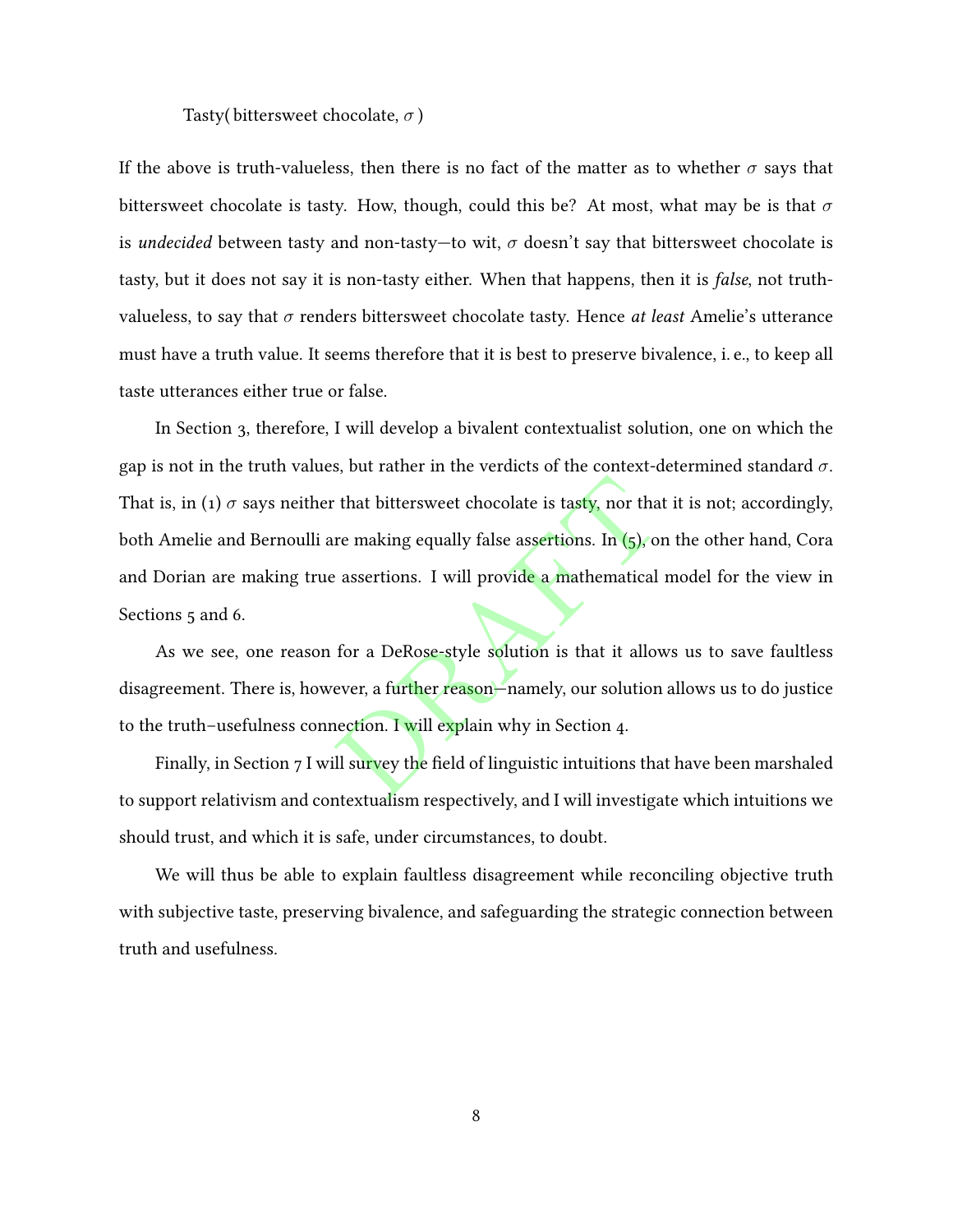### **2 Relativism and Disagreement**

In dialog ([2](#page-1-1)) we have seen a very simple contextualist paraphrase of dialogs such as [\(1\)](#page-1-0). That simple contextualism was rejected, both by the relativists and by ourselves, because it 'loses disagreement, i.e., it has the interlocutors talking past each other instead of genuinely contradicting one another. As we will see, however, it is not only simple contextualism that loses disagreement. So does relativism, *unless* it posits significant semantic naivety (or 'semantic blindness'); and if it does the latter, then relativism loses most of the force of the FDAR.

This issue is noticed by Matthew McGrath in [2005](#page-32-4) (pp. 493–94) and is explored at length by Isidora Stojanovic in [2007.](#page-33-0) According to relativism, when Amelie and Bernoulli disagree faultlessly, this is because there is a proposition  $p$  such that Amelie asserts that  $p$  and Bernoulli denies that  $p$ , and such that  $p$  is true for Amelie and false for Bernoulli:

Amelie: Bittersweet chocolate tastes great!

Bernoulli: No, it doesn't.

What, though, can this proposition  $p$  be? First, it cannot be a proposition that includes either Amelie's or Bernoulli's subjective tastes. If  $p$  were such a proposition, then the two would no longer disagree faultlessly, but one of them would be wrong and the other right. We might then paraphrase their exchange thus: p is true for Amelie and false for Bernoulli:<br>nocolate tastes great!<br>it.<br>proposition p be? First, it cannot be a pro<br>i's subjective tastes. If p were such a propultlessly, but one of them would be wrong a<br>exchange thus:

Amelie: Bittersweet chocolate tastes great to me! (presumably right)

Bernoulli: No, it doesn't taste great to you. (presumably wrong)

Alternatively:

Amelie: Bittersweet chocolate tastes great to you! (presumably wrong) Bernoulli: No, it doesn't taste great to me. (presumably right)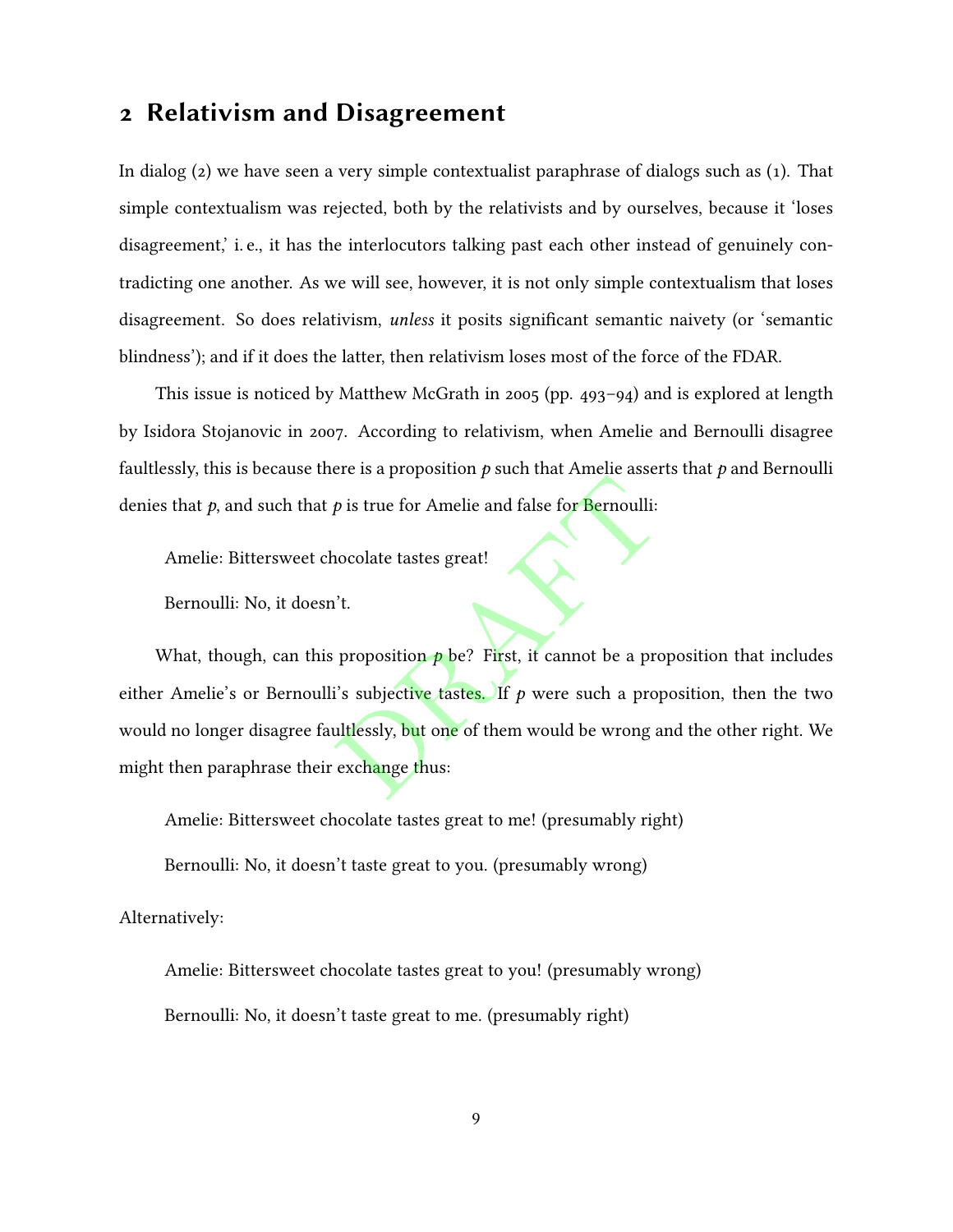For the same reason, *p* cannot include *any* taste standard at all. Instead, *p* must be the *relative* proposition that bittersweet chocolate tastes great full stop. To be sure, this is indeed what the relativists have in mind. The problem, though, is that it is not clear how Amelie and Bernoulli can disagree about this relative proposition *unless* they are unaware of its relativity. If Bernoulli thought there was nothing more to *p* being true than *p* being true *for* one subjective judge or another, then he could tell a) that Amelie is right by her own standards, and b) that Amelie is only 'wrong' in the sense that she is wrong by Bernoulli's standards. Then, however, his disagreement would make just as little sense as in this other case:

Amelie: I like bittersweet chocolate!

Bernoulli: No, I don't.

Hence Amelie and Bernoulli must be semantically naive; they must be unaware that their disagreement concerns merely a relative proposition. Stojanovic concludes that there is no such thing as faultless disagreement at all. This is because, she maintains, "[s]peakers of English are semantically competent with predicates of taste: they master their meaning and truth conditions" ([Stojanovic,](#page-33-0) [2007:](#page-33-0)696). Noulli must be semantically naive; they must<br>
ely a relative proposition. Stojanovic conc<br>
reement at all. This is because, she mainta<br>
tent with predicates of taste: they master the<br>
7:696).<br>
c that Amelie and Bernoulli c

I concur with Stojanovic that Amelie and Bernoulli cannot disagree genuinely *unless* they ignore certain aspects of their utterances' truth conditions. This means that FDAR requires a certain amount of semantic naivety. Then, however, FDAR loses a good deal of its force, because once we have semantic naivety on the table, we—contextualists—can invoke it too. That is just what I will do; in matters of personal taste I find semantic naivety rather plausible, as I will explain in Section [4](#page-12-0). Accepting semantic naivety will allow us to pursue a version of contextualism that saves faultless disagreement, in the sense that it saves the faultless interlocutors from talking past each other.

That will be the topic of the next three sections.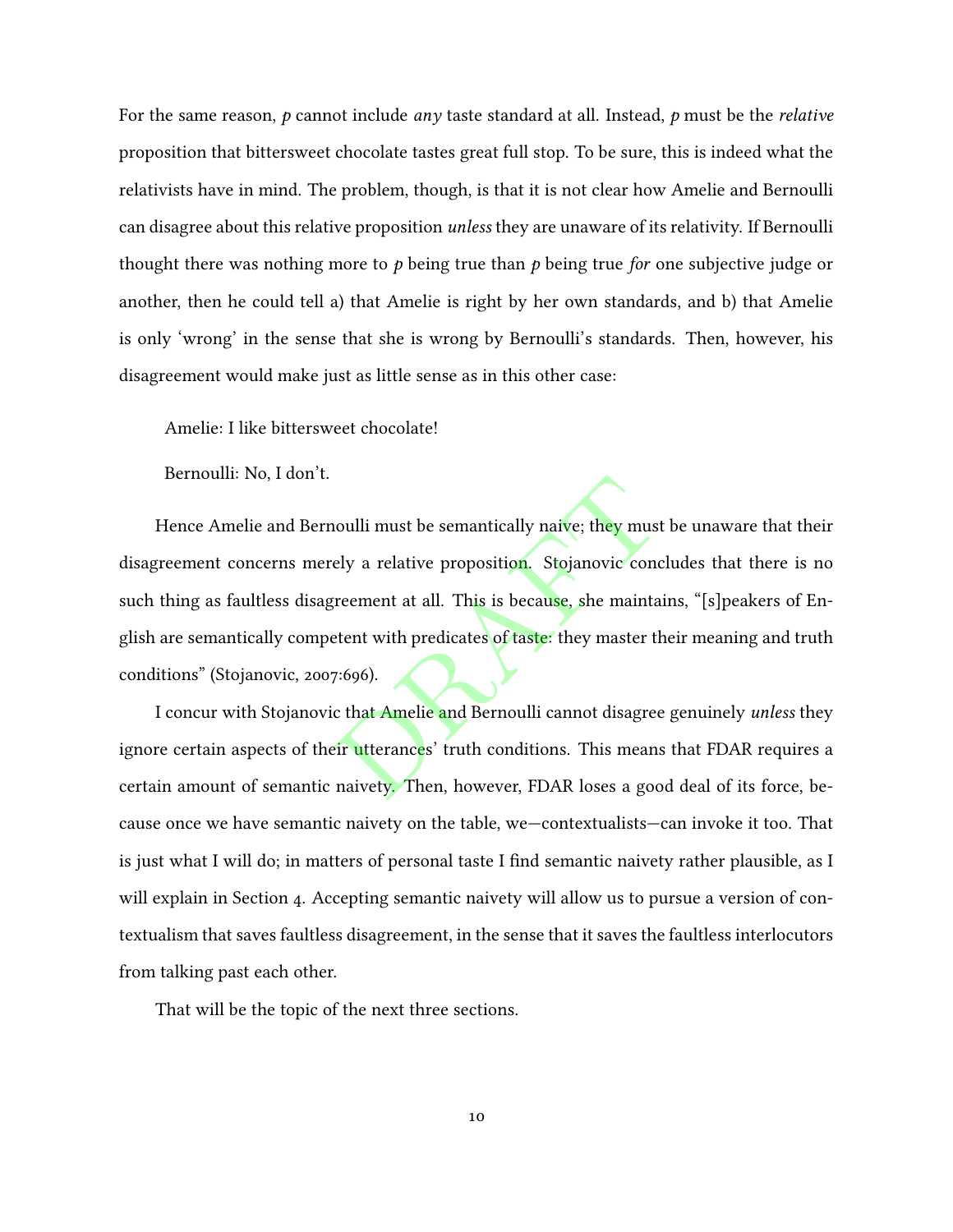# <span id="page-10-0"></span>**3 Finding the Gap**

We want a contextualist theory that allows Amelie and Bernoulli not to talk past each other. One such theory is the truth-value gap view [\(DeRose,](#page-31-3) [2004](#page-31-3), [2009\)](#page-31-4). On this view, Amelie and Bernoulli's assertions are neither true nor false: for the assertions to have truth values, Amelie and Bernoulli would need to share the same taste standards. On page [7](#page-6-0) I have explained why I do not find this view entirely plausible as is. We can develop, however, a view in the vicinity of DeRose's, one that preserves bivalence and shifts the gap from the truth values into the taste standards' verdicts.

Here is what I have in mind. Let  $\sigma$  be the taste standard operating in the context of dia-log [\(1\)](#page-1-0). On the truth-value gap view,  $\sigma$  is such that:

(6) [By standard  $\sigma$ , bittersweet chocolate is tasty] iff bittersweet chocolate is tasty both by Amelie's personal standard and by Bernoulli's;

[By standard  $\sigma$ , bittersweet chocolate is non-tasty] iff bittersweet chocolate is non-tasty both by Amelie's personal standard and by Bernoulli's.

<span id="page-10-2"></span>Let us adopt this supervaluationist aspect of the truth-value gap view. Let us also adopt a further aspect of the view, namely, the following trivial consequence of the quotation/disquotation principles: Example 12 December 2014<br>
We detect chocolate is tasty] iff bittersweet chocolate is non-tasty] iff bittersweet<br>
Draps and standard and by Bernoulli's.<br>
How is a spect of the truth-value gap view. Let<br>
the following trivia

- (7) (It is true that bittersweet chocolate is tasty by  $\sigma$ ) iff (bittersweet chocolate is tasty by  $\sigma$ ). What we will deny, however, is this final aspect of the truth-value gap view:
- <span id="page-10-1"></span>(8) (It is false that bittersweet chocolate is tasty by  $\sigma$ ) iff (bittersweet chocolate is *non*-tasty by  $\sigma$ ).

Instead, we will adopt this equivalence: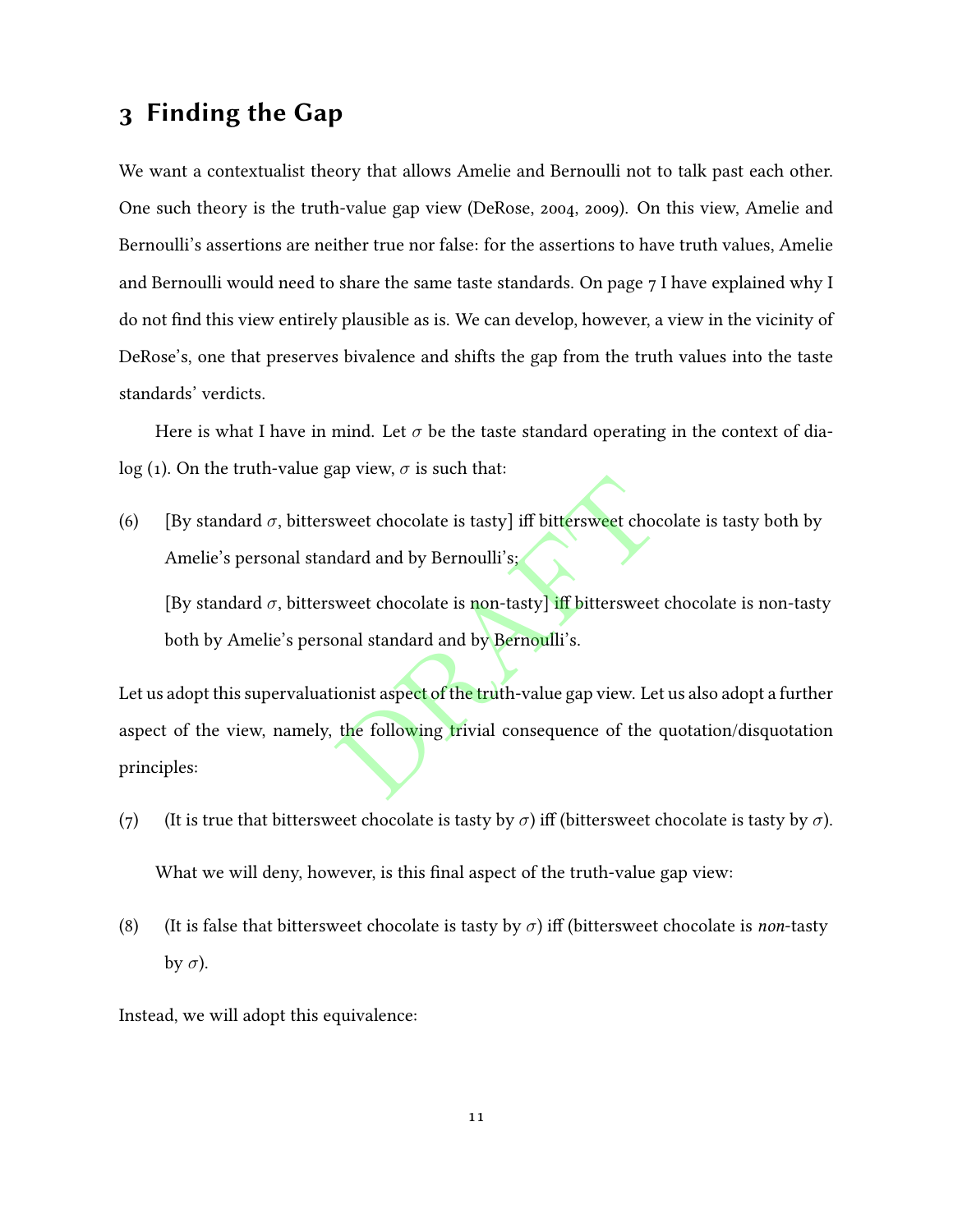<span id="page-11-0"></span>(9) (It is false that bittersweet chocolate is tasty by  $\sigma$ ) iff (it is *not* true that bittersweet chocolate is tasty by  $\sigma$ ).

Notice that [\(9\)](#page-11-0) preserves logical bivalence, whereas ([8\)](#page-10-1) would sacrifice it.<sup>[4](#page-11-1)</sup> (9) leaves no gap in the truth values; the gap is now elsewhere, namely, in the verdicts of the standard  $\sigma$ . By this standard, bittersweet chocolate is not tasty, but it is not non-tasty either. Rather, on the matter of bittersweet chocolate,  $\sigma$  is silent:

It is false that by standard  $\sigma$  bittersweet chocolate is tasty.

It is false that by standard  $\sigma$  bittersweet chocolate is non-tasty.

It is true that it is not the case that by standard  $\sigma$  bittersweet chocolate is tasty.

It is true that it is not the case that by standard  $\sigma$  bitters weet chocolate is non-tasty.

Thus both Amelie's and Bernoulli's assertions are false. We can paraphrase their truth conditions as follows:

Amelie: By standard  $\sigma$ , bittersweet chocolate is tasty. (false)

Bernoulli: By standard  $\sigma$ , bittersweet chocolate is non-tasty. (false)

We can now clarify the sense in which Amelie and Bernoulli disagree. Their assertions are not mutually contradictory, but contrary. That is, they can both be false at the same time, but they cannot both be true. The case that by standard  $\sigma$  bittersweet choce<br>d Bernoulli's assertions are false. We can<br>d Bernoulli's assertions are false. We can<br>dependent of the can<br>discussed chocolate is non-tasty. (false<br>sense in which Amelie an

**\* \* \***

Finally, let me briefly emphasize that I do *not* propose these truth conditions for *all* taste assertions; I propose them for cases of faultless disagreement. In certain other cases, taste assertions may have different kinds of truth conditions; of particular interest are the assertions

<span id="page-11-1"></span><sup>4</sup>A logically similar but otherwise unrelated approach is suggested by A. N. Prior to deal with future contingents in [1957:](#page-32-5)94–103.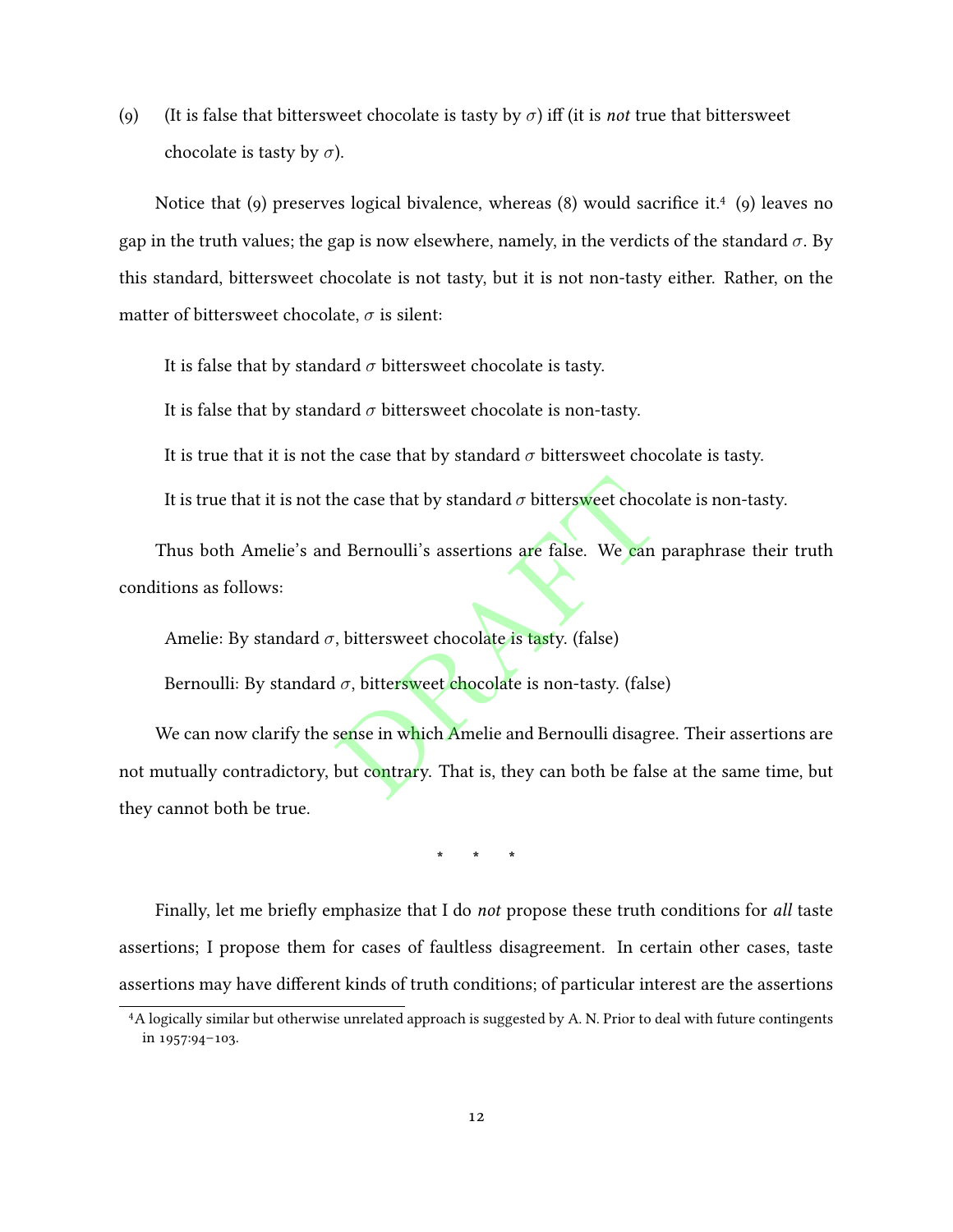that Lasersohn calls 'exocentric,' whose truth seems to depend on whichever judge the speaker has in mind ([2005:](#page-31-1)668–74):

Mary: How did Bill like the rides?

John: Well, the merry-go-round was fun, but the water slide was a little too scary.

[\(Lasersohn](#page-31-1), [2005](#page-31-1):674)

In this case, John says the truth iff the merry-go-round was fun for Bill; it doesn't matter whether it was fun for the interlocutors, Mary and John.

## <span id="page-12-0"></span>**4 Taste, Truth, and Usefulness**

#### **4.1 Reasons, Pulling and Pushing**

To support a claim we can give two kinds of reasons, which we will distinguish as 'pushing' and 'pulling.' A pulling reason is a matter of what the claim can do for us. For instance, if the claim that *p* helps us explain or predict phenomena, then these are pulling reasons to believe that *p*. On the other hand, a pushing reason is one that allows us to see why the claim is true. A proof that  $p$ , for instance, is a reason that pushes us to accept that  $p$ ; so does a scientific prediction that  $p$  (as opposed to a confirmed prediction *based* on  $p$ , which is not pushing but pulling). and Pushing<br>we two kinds of reasons, which we will distint<br>a matter of what the claim can do for us. For<br>edict phenomena, then these are pulling reason is one that allows us to see why the<br>sequence of the pushes was to ac

Here is an illustration. If we adopt the law of gravitation because it predicts planetary orbits or projectile trajectories, then these are pulling reasons. On the other hand, if we adopted it because it followed from generalized relativity, which we had already accepted for independent reasons, then we would adopt it for pushing reasons. (Furthermore, if we adopt generalized relativity because it can explain gravitation, then this is a pulling reason.)

Let us now look at the reasons that support the key aspect we have adopted from DeRose's truth-value gap view, namely [\(6\)](#page-10-2):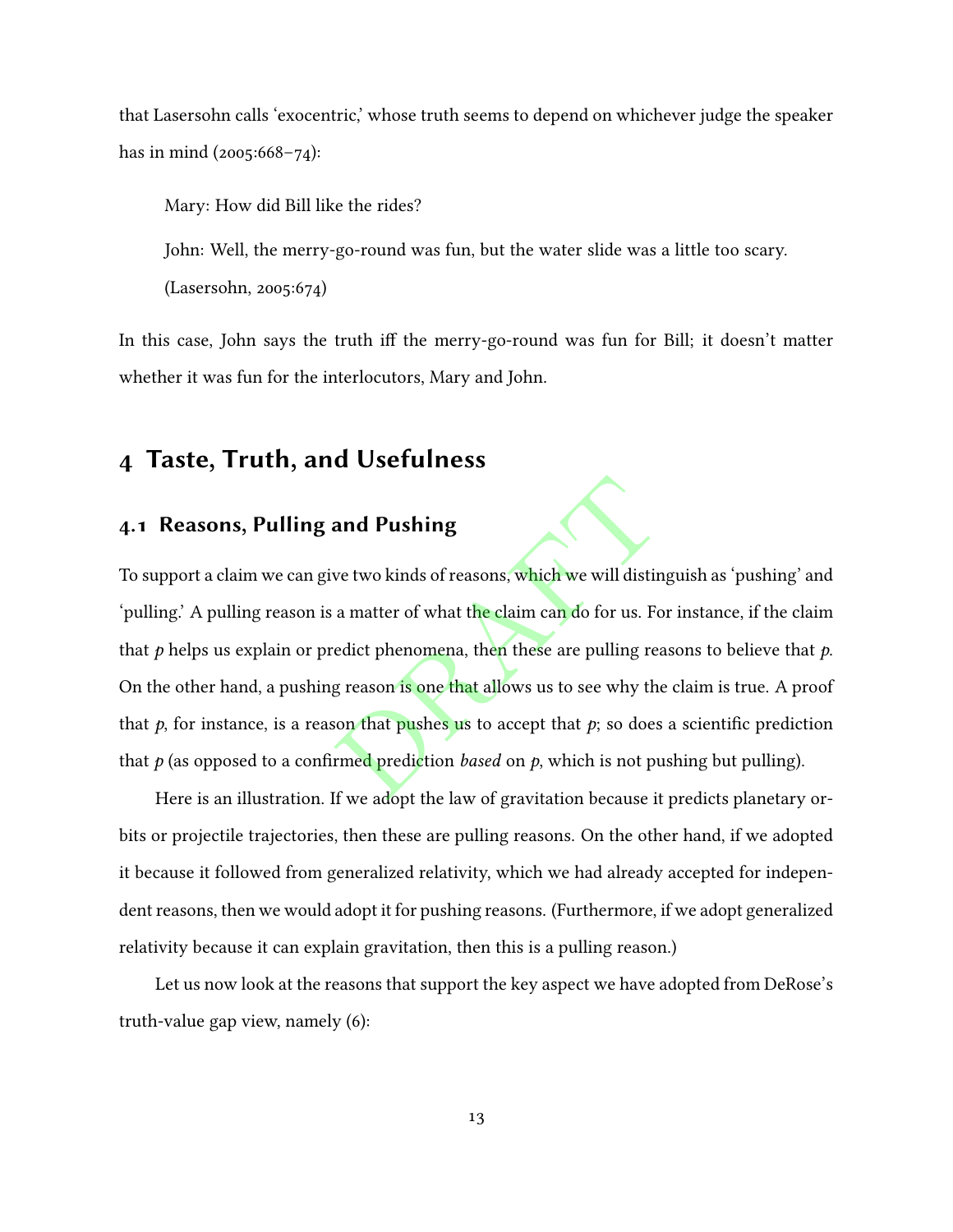[By standard  $\sigma$ , bittersweet chocolate is tasty] iff bittersweet chocolate is tasty both by Amelie's personal standard and by Bernoulli's;

[By standard  $\sigma$ , bittersweet chocolate is non-tasty] iff bittersweet chocolate is nontasty both by Amelie's personal standard and by Bernoulli's.

DeRose's reason to embrace ([6](#page-10-2)) is very good. It is, however, a pulling reason. [\(6](#page-10-2)) *allows us to say* that Amelie and Bernoulli's assertions are true (or false) in situations when their standards converge. For instance, if Amelie has the same skating rink preferences as Bernoulli, then [\(6\)](#page-10-2) allows us to say (*mutatis mutandis*) that Amelie's assertion is false:

Amelie: The skating rink will be fun!

Bernoulli: No, it won't be. You only think it will be fun because you think it's regulation size. But you are misinformed.

The above, as we see, concerns what  $(6)$  allows us to do, or to say; in other words, the above is a pulling reason. Now there is nothing wrong with pulling reasons, but we can strengthen the case for a thesis if we can add reasons that push, to wit, if we can say not only what the thesis *can do* for us, but also why we ought to believe it *anyway*. The State of the State of the State of the State of the State of the State of the State of the State of the State of the State of the State of the State of the State of the State of the State of the State of the State of t

I maintain that we can find such a basis in what I have called the strategic connection between truth and usefulness. Amelie's and Bernoulli's assertions, if true, should promote their goals. Hence we should be able to determine their assertions' truth conditions if we determine the aspects of reality that the assertions (normally) reflect when the assertions are useful.

#### **4.2 Taste and Usefulness**

Since faultless disagreement appears to require semantic naivety, we need to look at the conditions under which taste assertions can be semantically naive, but still (normally) useful. As I will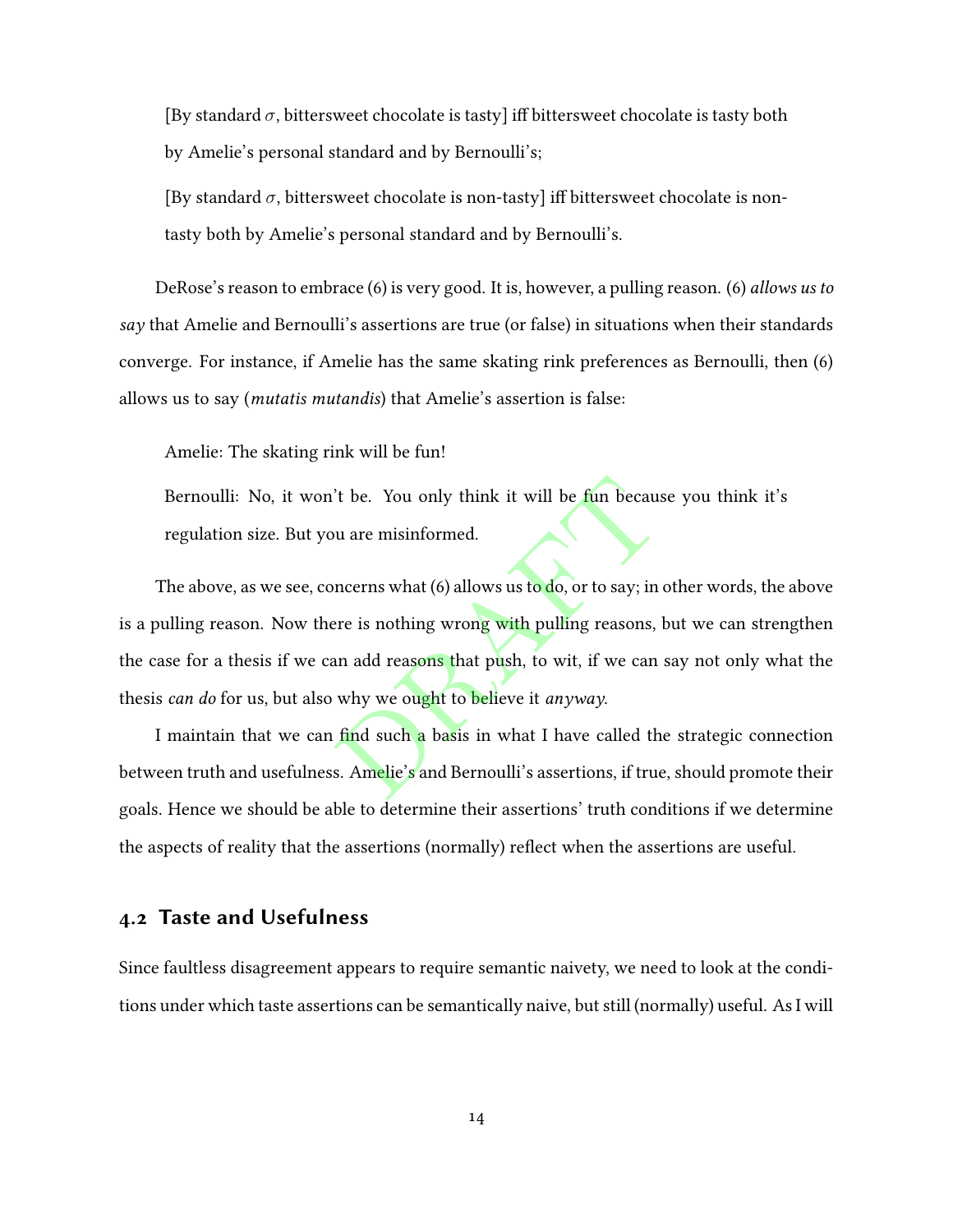argue, semantically naive taste assertions are normally useful if and only if the interlocutors share similar taste standards.

First, let us imagine a case very similar to John Perry's Z-land [\(1986](#page-32-6)). Z-land is a small island whose inhabitants are unaware that there are more lands than Z-land in the world. This is why Z-landers don't treat weather reports as location-dependent. To them, it is not sunny-in-Z-land; it is simply sunny full stop. Picture, now, a community whose members all share exactly the same tastes, hence never come to realize that tastiness can vary with personal standards. Rather, they believe that tastiness is an objective property of certain external objects. One day Zeus says to Zoe:

Zeus: This salad is tasty.

Then Zoe, who trusts Zeus, will eat the salad, and since she shares the same tastes as Zeus and everyone else, she will enjoy it. For Zeus and Zoe and their compatriots, tastes behave just as location does in Z-land, i. e., they make no difference. Even though Zeus and Zoe are unaware that tastiness is at bottom a relation between foods and subjective standards, they can still communicate about tastiness usefully. will eat the salad, and since she shares the<br>enjoy it. For Zeus and Zoe and their com<br>nd, i.e., they make no difference. Even the<br>oottom a relation between foods and subject<br>iness usefully.<br>see a bit closer to real life. S

Let us move now to a case a bit closer to real life. Suppose that Yeti and Yeta are similar to Zoe and Zeus in that they believe taste properties to be objective. At the same time, however, Yeti and Yeta are like us in that their personal tastes do *not* coincide entirely. Nevertheless, very often their tastes do overlap significantly, hence very often they can communicate usefully despite their naivety. Suppose, for instance, that Yeti and Yeta share mostly the same tastes in flavored yogurt. (Perhaps they only differ on the strawberry flavor.) Then Yeta can usefully say:

Yeta: Don't eat the green yogurt. It's disgusting! I think it's pistachio.

If Yeti follows her advice he will be well served, because he has similar tastes and he will therefore avoid a bad experience.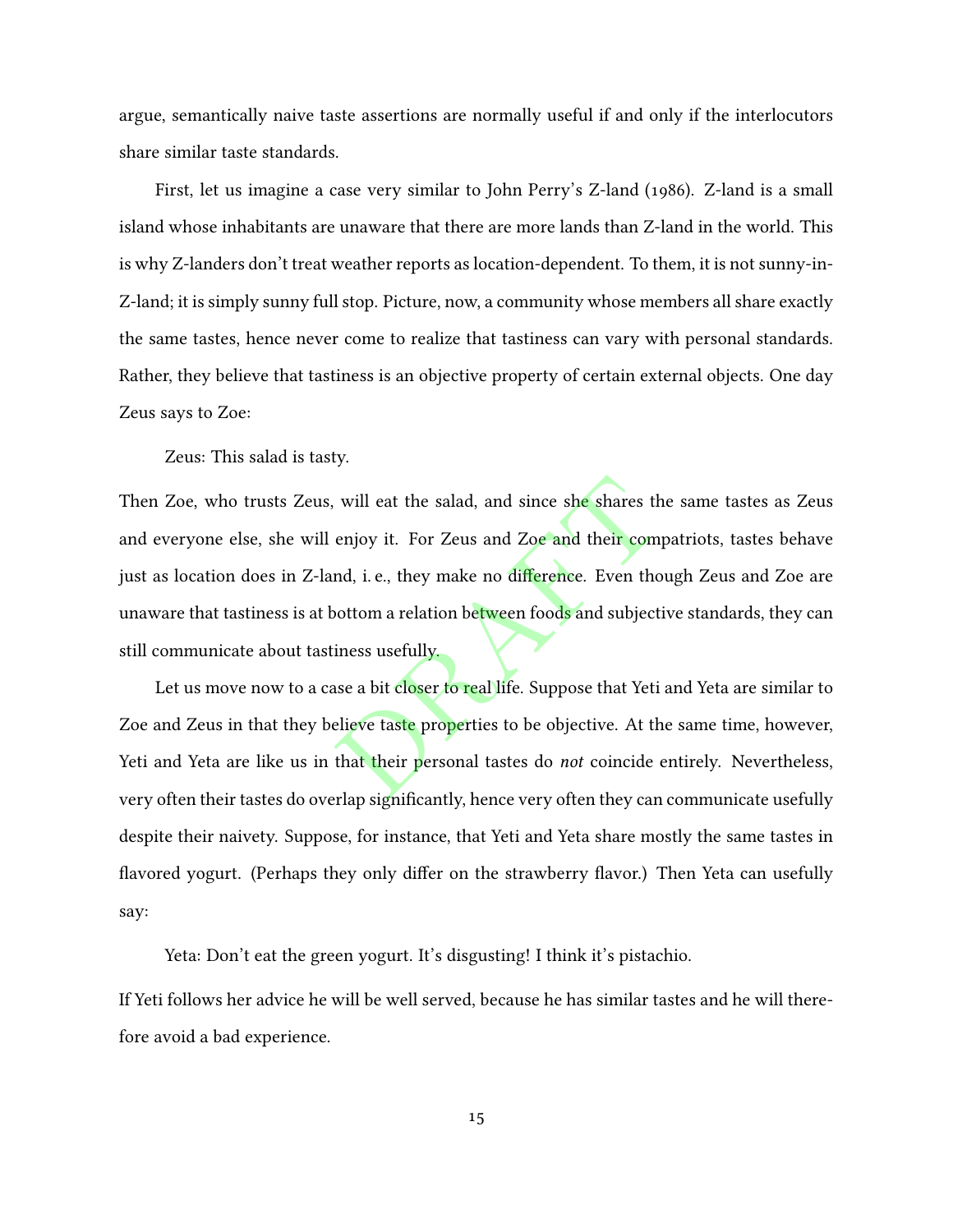Thus far we have looked at people who are entirely naive about the semantics of personal taste predicates. Zeus and Zoe, Yeta and Yeti believe that such words express one-place, objective properties of external objects. In this respect they differ from most of us. When in a reflective mood, most of us will either maintain that such words are relative, or perhaps profess uncertainty. Few would maintain without hesitation, in a reflective mood, that certain foods are objectively delicious.

In a less reflective mood, however, even sophisticated speakers can fall into naive beliefs about whether pistachio yogurt is tasty, whether oak trees look better than palm trees, or whether blue is more beautiful than green. This can happen, for instance, when people are upset, intoxicated, or half asleep. Most importantly, it can happen because, as it seems, we *perceive* taste features as if they were one-place, objective properties. For instance, I perceive certain colors (under certain circumstances) as pleasant; that is, not as pleasant-to-me, but simply as just pleasant. Since we perceive taste features as if they were one-place, it is plausible that sometimes we use personal taste predicates with an intention to communicate about objective properties. hey were one-place, objective properties. I<br>circumstances) as pleasant; that is, not as pl<br>perceive taste features as if they were one-p<br>taste predicates with an intention to commu<br>Neither believes, on reflection, that gre

Take Xena and Xenon. Neither believes, on reflection, that green is objectively beautiful or that vanilla soy milk is objectively delicious. In the rush of everyday life, however, they often step down from their reflective pedestals and turn into something closer to Yeti and Yeta. They think and talk as if taste properties were objective, even though when reflective they would know better.

Xena and Xenon, I maintain, are just like us.

Suppose, now, that Xena says to Xenon, just as Yeta might say to Yeti:

Xena: Don't eat the green yogurt. It's disgusting! I think it's pistachio.

Even if Xena and Xenon are in a non-reflective, naive disposition, a disposition in which they think yogurt can be objectively disgusting, they can still communicate usefully: all they need is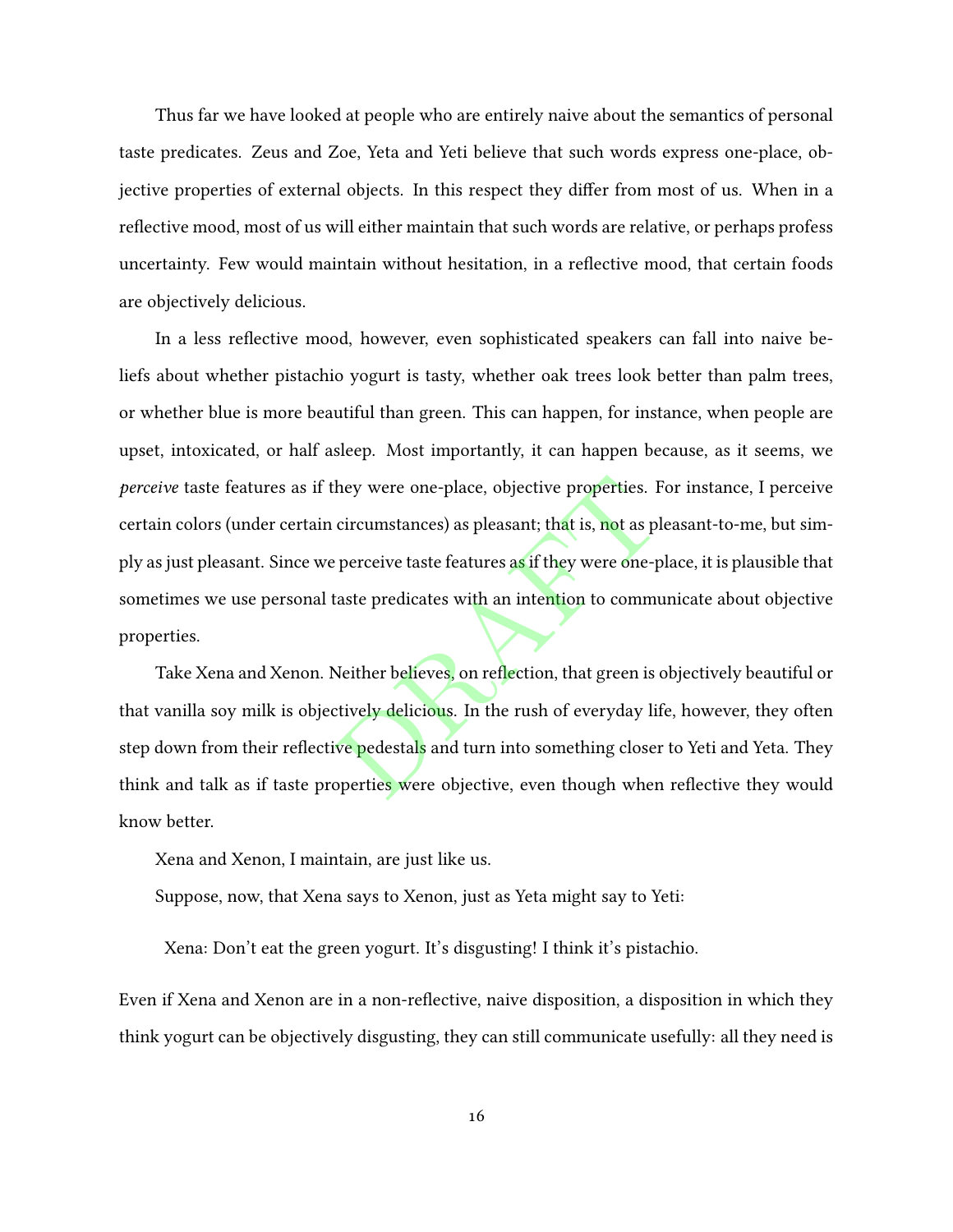for their personal tastes to overlap when it comes to yogurt. If Xena's and Xenon's tastes align, then it doesn't matter that they forgot that yogurt cannot be objectively disgusting. They can get away with semantic naivety.

Thus far I have argued that if the interlocutors have similar tastes, then their naive assertions are normally useful. On the other hand, however, if the interlocutors have *dissimilar* tastes, then their naive assertions are normally useless, or even harmful. Recall that Yeti and Yeta differ on strawberry yogurt; let's say, Yeta likes it but Yeti does not. If Yeta says to Yeti, 'The strawberry yogurt is delicious,' then either Yeti believes her—and then her assertion is harmful—or he disbelieves her—and then the assertion, albeit not harmful, is still useless.<sup>[5](#page-16-0)</sup>

To be sure, Yeti can still benefit from Yeta's assertion, if he learns from it that Yeta *believes* that strawberry yogurt is delicious. In her turn, Yeta could then benefit from Yeti's awareness of her tastes. But this is not the kind of usefulness that is relevant to semantics and to truth conditions. Instead, this kind of usefulness is a matter of Gricean, pragmatic reasoning; *all* assertions can be useful this way, no matter whether they concern taste, planets, or triangles. licious. In her turn, Yeta could then benefit<br>
: the kind of usefulness that is relevant to s<br>
nd of usefulness is a matter of Gricean, pr<br>
way, no matter whether they concern taste<br>
can make taste assertions just as usefu

#### **4.3 Taste and Truth**

Semantically naive speakers can make taste assertions just as useful as those made by speakers more sophisticated. Moreover, even when otherwise sophisticated speakers become naive, they can still make useful assertions.

Notice, now, that it is not by accident that these naive assertions are useful. They are useful when the interlocutors have similar tastes where it matters, and this tends to happen not sporadically or by chance, but systematically. For instance, members of the same community often share tastes because of their shared background. Customers of the same restaurant often share tastes simply because the restaurant caters to customers with those tastes. Friends and family

<span id="page-16-0"></span><sup>5</sup>Notice that this concerns *naive* assertions. Sophisticated assertions can easily be useful even when the speakers have dissimilar tastes, as for instance, in restaurants with semantically sophisticated waiters and customers.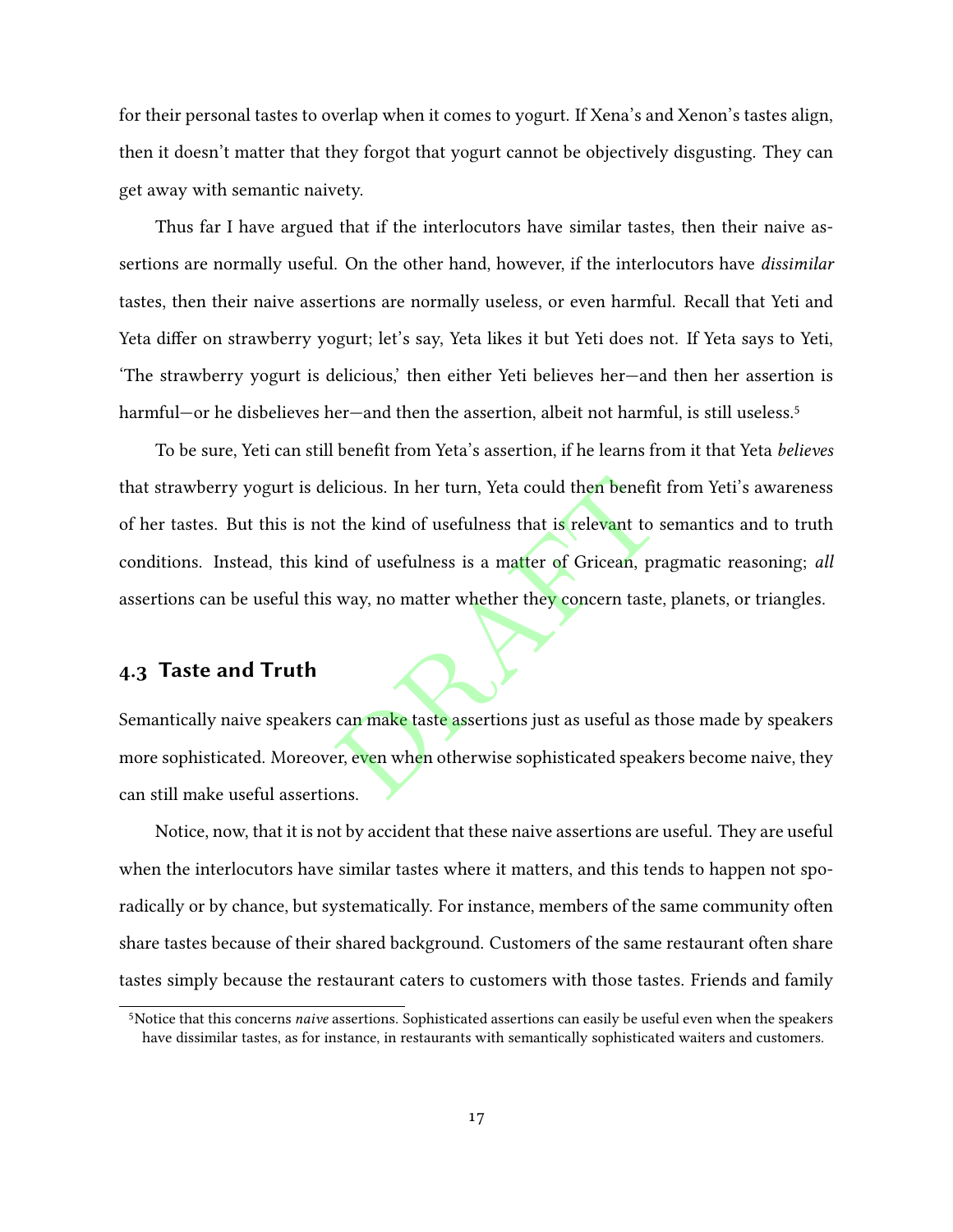have often developed similar tastes through past interaction. Finally, when people exchange advice about food, pop music, or clothing, they often do so because they have already evinced similar tastes in the past. (We tend not to seek advice from sources we think misleading.) In all these ways, people's tastes come to overlap, and therefore when naive taste assertions are useful, they normally don't just *happen* to be so, but rather they can be expected to be.

Recall, now, that as contextualists we must give a well-motivated answer to the question which taste standards are reflected by naive taste assertions in cases of faultless disagreement. We can determine these standards if we determine the circumstances under which such assertions are true. Suppose that a naive taste assertion has truth conditions of the following form:

⌜*x* is *predicate-of-taste* by standard *θ*⌝ is true *iff x* is such-and-such

Then  $\theta$  is the standard that every *x* meets iff *x* meets the condition such-and-such. If we can put such-and-such in terms independent of  $\theta$ , then we can answer our question.

The question about taste standards thus boils down to a question about truth. Truth, in turn, is connected to usefulness; to wit, assertions are true when they reflect reality so as to contribute (non-accidentally) to the interlocutors' goals. Let us ask, therefore, under what circumstances naive taste assertions are normally, non-accidentally useful. Once we figure this out, we can determine which taste standards naive assertions reflect when they are true. by standard  $\theta$ <sup>-1</sup> is true *iff x* is such-and-suck every *x* meets iff *x* meets the condition suck independent of  $\theta$ , then we can answer our contract independent of  $\theta$ , then we can answer our contract is standar

First, notice that naive taste assertions are seldom useful unless they reflect the tastes of their hearers:

<span id="page-17-0"></span>(10) Xenon: The vegetable soup is the tastiest.

If Xenon's assertion does not reflect Xena's tastes then she will not benefit from the advice. If he is trying to help her, he will fail; if hoping to ingratiate himself to her, he will fail; if hoping to receive useful advice in return, he will be less likely to succeed; in the worst case, Xena may retaliate.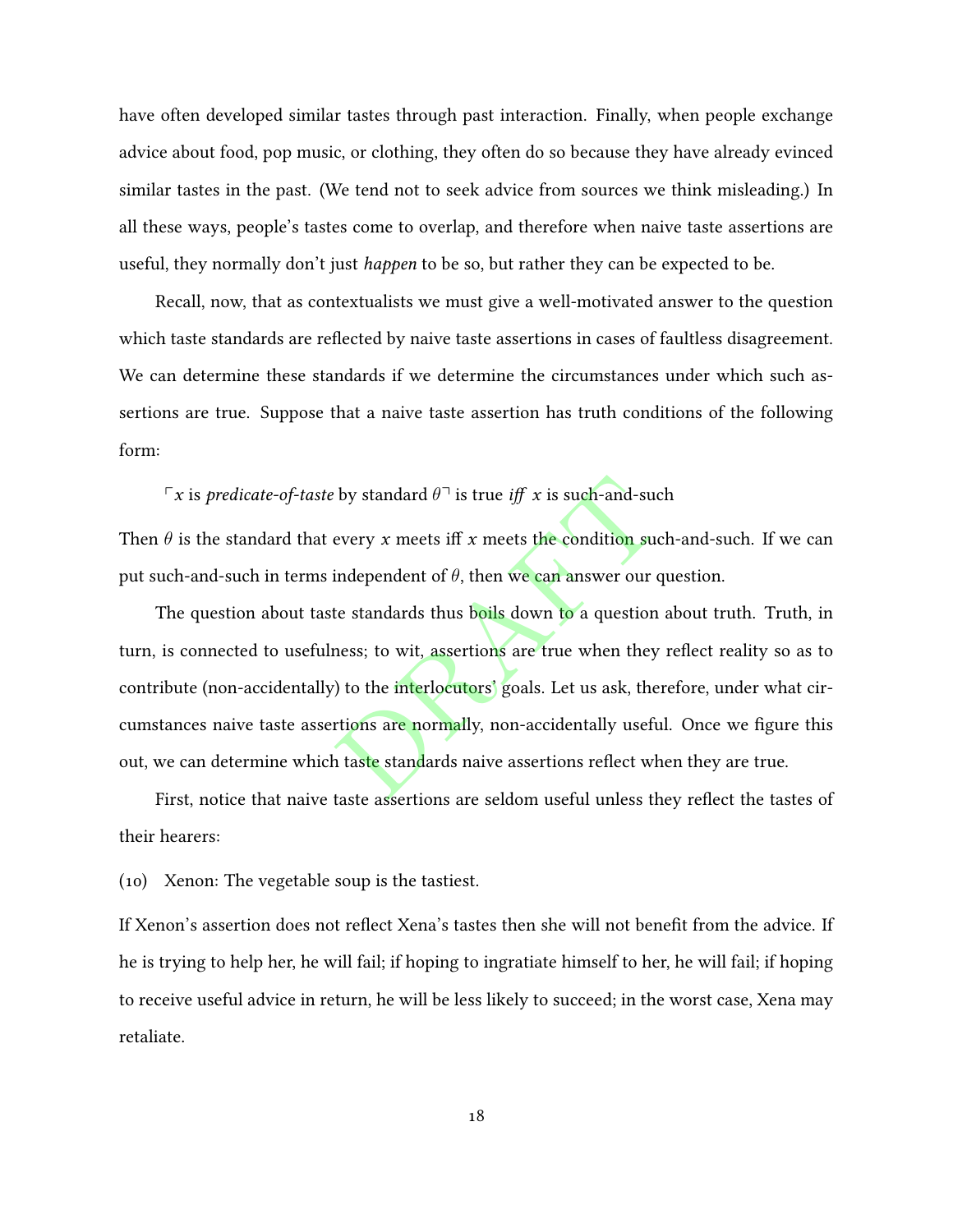We can therefore conclude at least this much: Naive taste assertions can only be expected to be useful in a normal fashion if they reflect the tastes of the hearer.

That, however, is not enough. I maintain that such assertions *also* need to reflect the tastes of the speaker.

Notice an important distinction. What I am saying is not merely that useful naive taste assertions *do* reflect the speaker's tastes. They do, of course, but so do useless ones. In general, naive taste assertions reflect the speakers' tastes for the obvious reason that honest speakers say what they think. But it is not enough, for our purposes, to argue that such assertions reflect the speakers' tastes for this obvious reason. Rather, we must argue that it is *because* they reflect the speakers' tastes that the assertions are useful.

This will not be obvious if we only look at ([10](#page-17-0)) in isolation. However, the great majority of assertions are not one-shot affairs. Rather, they are embedded in the back-and-forth of ongoing linguistic interactions. Assertions have effects, some foreseeable and others less so, on the community's store of beliefs—beliefs that include those of the hearer and those of people who the hearer influences. For illustration take this exchange: France is if we only look at (10) in isolation. However<br>
ffairs. Rather, they are embedded in the backer<br>
ertions have effects, some foreseeable and<br>
—beliefs that include those of the hearer are<br>
ustration take this excha

(11) Xenon: Spinach is tasty.

Xena: Spinach is a leafy vegetable, so if it's tasty on its own, it must also be tasty with vinaigrette.

Xenon: Great! Then I'll try it with vinaigrette.

Notice how Xenon's first assertion comes back to him—in this example, quite directly; in real life, in many, less direct ways. If speakers' taste assertions did not reflect the speakers' own preferences, then the assertions' consequences would not feed back toward the speakers' goals, and often they would even accrue against them. Normally, therefore, naive taste assertions will be useful only if they reflect hearer's and speaker's tastes alike. Given the truth–usefulness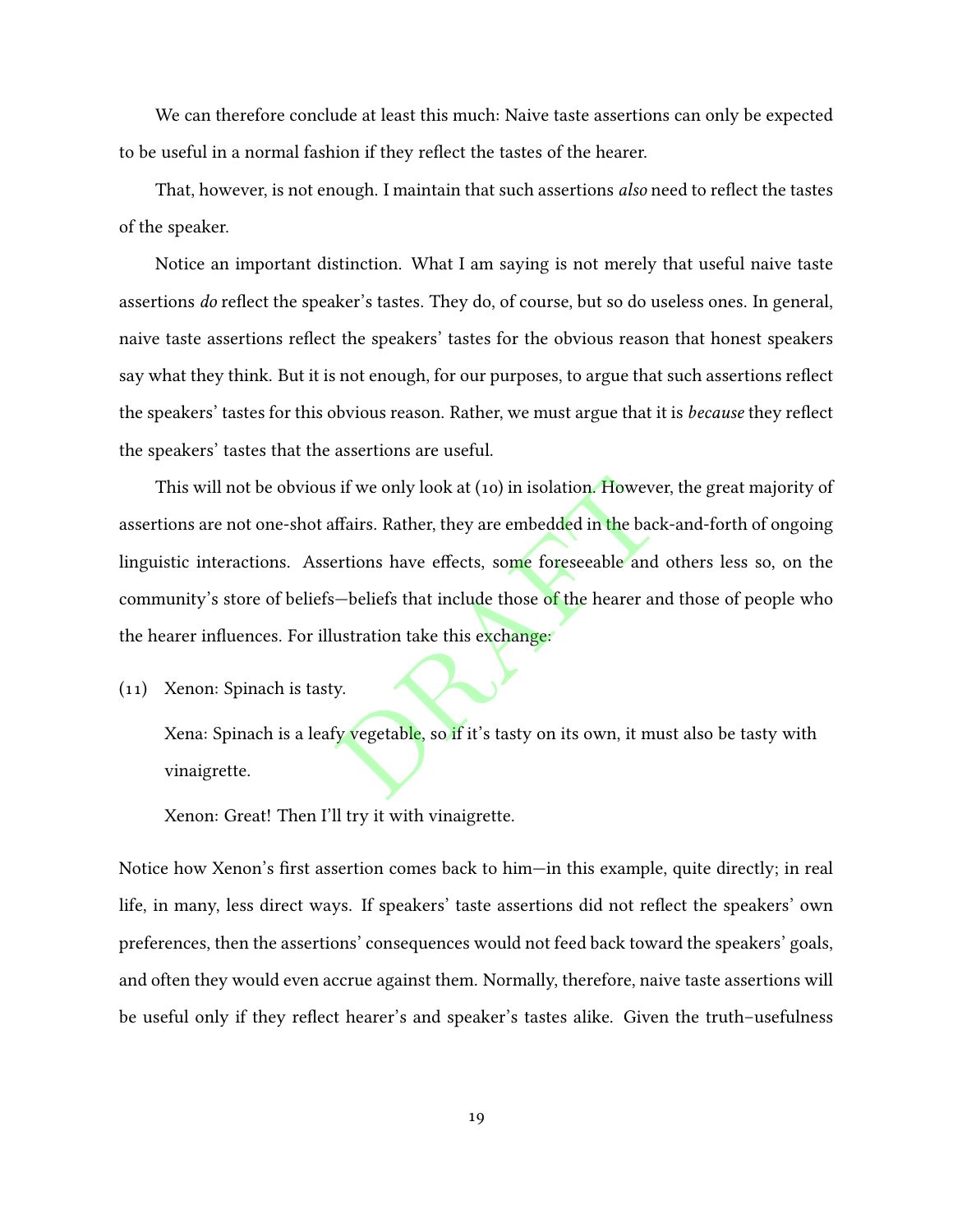connection, we arrive, thus, at the same truth conditions as in Section  $3.6$  $3.6$  $3.6$ 

# **4.4 Other Uses of Taste Predicates: Persuasion, Coordination, and Community Building**

We have followed the truth–usefulness connection as a guide to the truth conditions of taste assertions involved in faultless disagreement. Such taste assertions are made with an intention to communicate information about what tastes good, etc. It is worth noting, though, that taste predicates can also be used in other ways, sometimes also engendering linguistic expressions of disagreement. Such uses, however, do not affect the semantics of taste assertions.

First, people can make taste assertions in order to *influence* or to *persuade*. When I was very young, people used to tell me that spinach is tasty because they hoped to convince me to like it. Does this kind of use affect the truth conditions of taste assertions? I maintain that it doesn't. The persuasive use is not proprietary to taste assertions—instead, it pertains to assertions in general. For instance, I can try to *persuade* (not simply to inform) my friends that it's going to rain by saying to them (perhaps with a certain intonation) that it is going to rain. The persuasive use is not a particular, conventional, semantic feature of taste assertions, but rather a general, pragmatic feature of assertion itself. Example also in start to any antiversity to the printing of the truth conditions of taste assertions? I'm<br>roprietary to taste assertions—instead, it per ry to *persuade* (not simply to inform) my fr<br>apps with a certain int

Persuasive uses are a special case of a more general phenomenon, namely, attitude coordination. People can make taste assertions in order to coordinate their preferences [\(Marques](#page-32-7) [and García-Carpintero](#page-32-7), [2014](#page-32-7); [Stephenson,](#page-32-0) [2007;](#page-32-0) [MacFarlane](#page-32-1), [2007](#page-32-1)). In such cases, the speakers perform at least two speech acts at once. On one hand, they *assert* that something (*x*) has a certain taste feature (*F*) (e. g., that spinach is yucky). On the other hand, they *propose* to establish a consensus, among the interlocutors, that *x* is *F*.—The second speech act, notice, is not

<span id="page-19-0"></span><sup>6</sup>These truth conditions—let me reiterate—are for the kind of naive taste assertions that occur in cases of faultless disagreement; for sophisticated assertions such as the ones Lasersohn calls exocentric, the truth conditions may look different.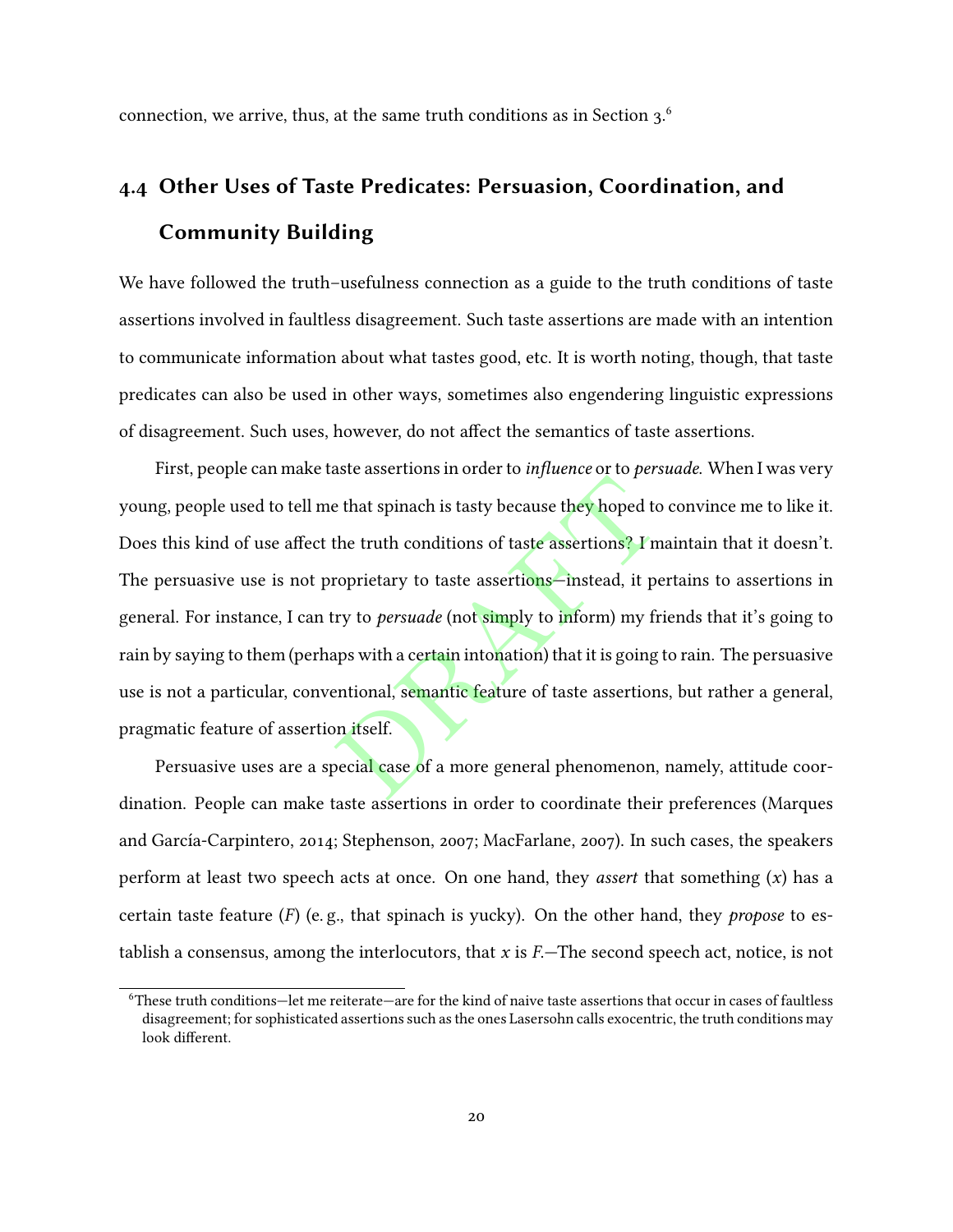indicative but imperative.[7](#page-20-1)— The first speech act—the assertion—has truth conditions that are quite plausibly independent of the imperative speech act, and must be determined on separate grounds. (Indeed, Marques and García-Carpintero are contextualist about the truth conditions of assertions made for coordination, while Stephenson and MacFarlane are relativists).

Finally, taste assertions can be made for what we may call 'community building.' People can communicate about their favorite bands, books, or movies, not so much in order to exchange information, but to build mutual sympathy ([Egan](#page-31-2), [2010](#page-31-2):260–61): 'XYZ is great!—Oh, you like XYZ too?' Notice that community-building uses are not specific to taste assertions, but can occur with any controversial subjects, such as, for instance, climate change. Some people believe either that climate change is not happening, or that it is not caused by human activity, and they can assert these beliefs in order to build mutual sympathy with others who share their views. The community-building use thus pertains to the general pragmatics of assertion, just as the persuasive use, and does not affect the semantics of taste assertions in particular. Experience is in order to build mutual sympathy with<br>ding use thus pertains to the general pragment of the semantics of taste assertion<br>oncluded that when naive taste assertions and<br>six is standards at once. If a taste sta

# <span id="page-20-0"></span>**5 A Mathematical Model for the Semantics of Personal**

### **Taste**

In the previous section we concluded that when naive taste assertions are true, this is because they reflect both interlocutors' standards at once. If a taste standard is a disposition, then let us call the interlocutors' joint dispositions their 'taste neighborhood.' A taste neighborhood judges as sharply as its component personal standards converge; as the component standards diverge, the neighborhood grows dull and indiscriminating. To make this notion more perspicuous let me describe a simple mathematical model of one particular taste neighborhood.

<span id="page-20-2"></span>(12) Amelie: This skating rink is really fun!

<span id="page-20-1"></span><sup>7</sup>Ruth Millikan discusses imperative uses of the indicative mood in [Millikan](#page-32-8) [1984,](#page-32-8) Chap. 3.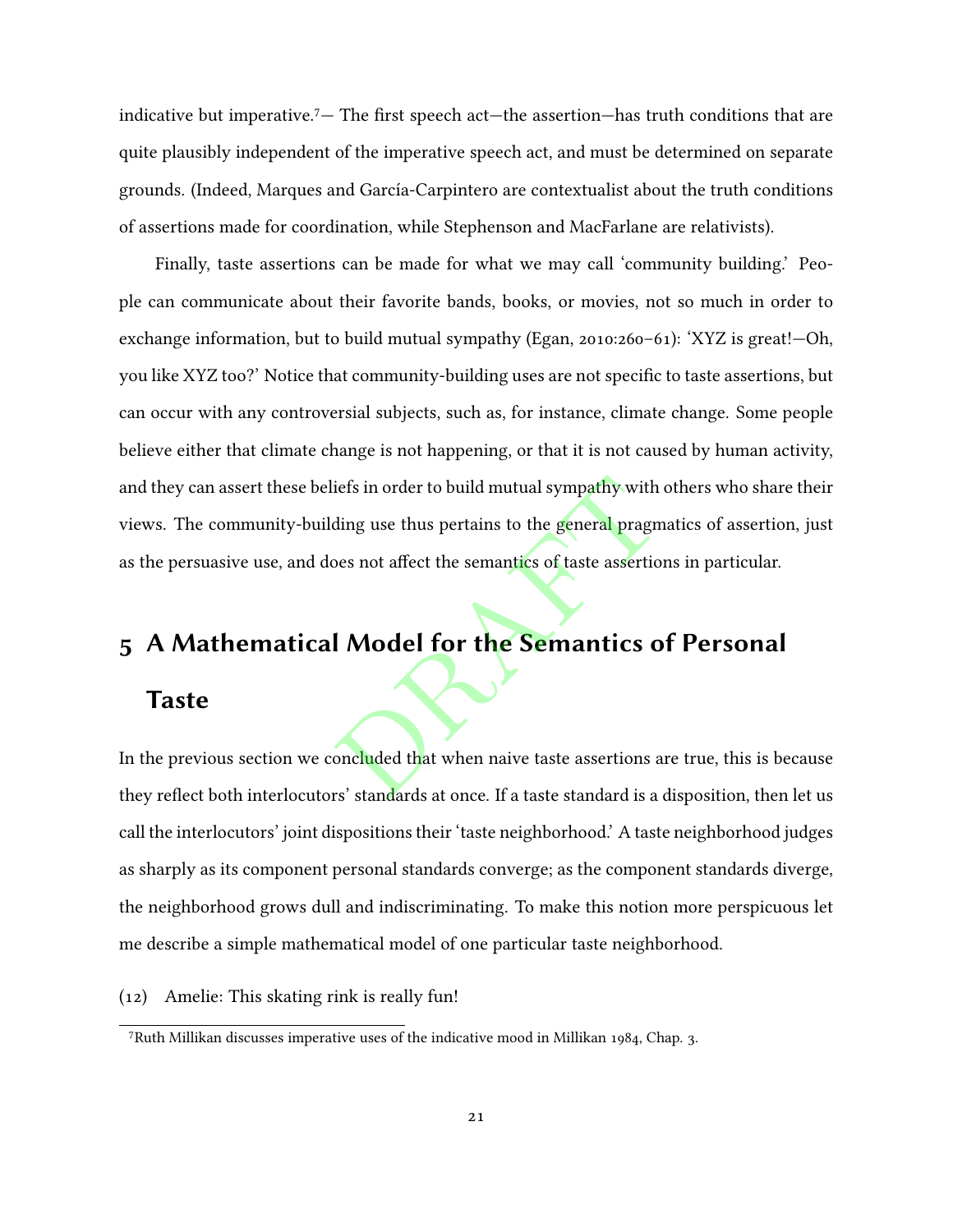Bernoulli: It's OK, but it's not really fun.

Let us encode Amelie's and Bernoulli's personal taste verdicts as numbers from 1 to 10; let 'really fun' be a 10, 'average' a 5, etc. Then Amelie and Bernoulli's taste neighborhood yields as its verdicts the two-element sets that contain Amelie's and Bernoulli's personal verdicts. For instance, since Amelie gives the skating rink a 10, while Bernoulli, say, only gives it a 6, their neighborhood assigns to the skating rink the verdict-set *{*6*,* 10*}*.

A taste assertion is true iff its predicate *rules in* the entire set assigned to the subject by the context-determined taste neighborhood. Otherwise, the assertion is false.<sup>[8](#page-21-0)</sup> We can look at it this way: If the predicate rules in the entire set, then the predicate is coarse enough to render the interlocutors' taste differences irrelevant.

Since Amelie gives the skating rink a 10, Bernoulli a 6, and therefore their neighborhood a *{*6*,* 10*}*, it follows that:

- 1. If Amelie or Bernoulli said, 'The skating rink is above average,' that assertion would be true. 'Above average' means within the inter<mark>val</mark> [5, 10],<sup>[9](#page-21-1)</sup> and that rules in the entire set *{*6*,* 10*}*. (That is, *{*6*,* 10*} ⊆* [5*,* 10].) skating rink a 10, Bernoulli a 6, and therefore<br>said, 'The skating rink is above average,' the skating rink is above average,' the skating rink is below average,<br>i said, 'The skating rink is below average,<br>ge' means [1, 5
- 2. If Amelie or Bernoulli said, 'The skating rink is below average,' that assertion would be false. 'Below average' means [1*,* 5[, and that does not rule in the entire set *{*6*,* 10*}*:  $\{6, 10\} \not\subseteq [1, 5]$ . (Indeed, the two do not even overlap.)
- 3. It is false to say in this context, as Amelie does, 'The skating rink is really fun!' 'Really fun' means 10, and this rules in only one element of  $\{6, 10\}$ .  $(\{6, 10\} \not\subset [10, 10])$
- 4. It is also false to say, as Bernoulli does, 'It's OK, but it's not really fun.' 'OK' encodes as the singleton interval [6*,* 6], and this fails to rule in the neighborhoods' set *{*6*,* 10*}*.

<span id="page-21-0"></span><sup>8</sup>To simplify the exposition, I am assuming that the asserted sentence has the form ⌜*subject* is *taste-predicate*.⌝ The model is easily generalized to arbitrary sentence forms.

<span id="page-21-1"></span><sup>&</sup>lt;sup>9</sup>Recall that the interval [*a*, *b*] is the set of all real numbers *x* such that  $a \leq x \leq b$ .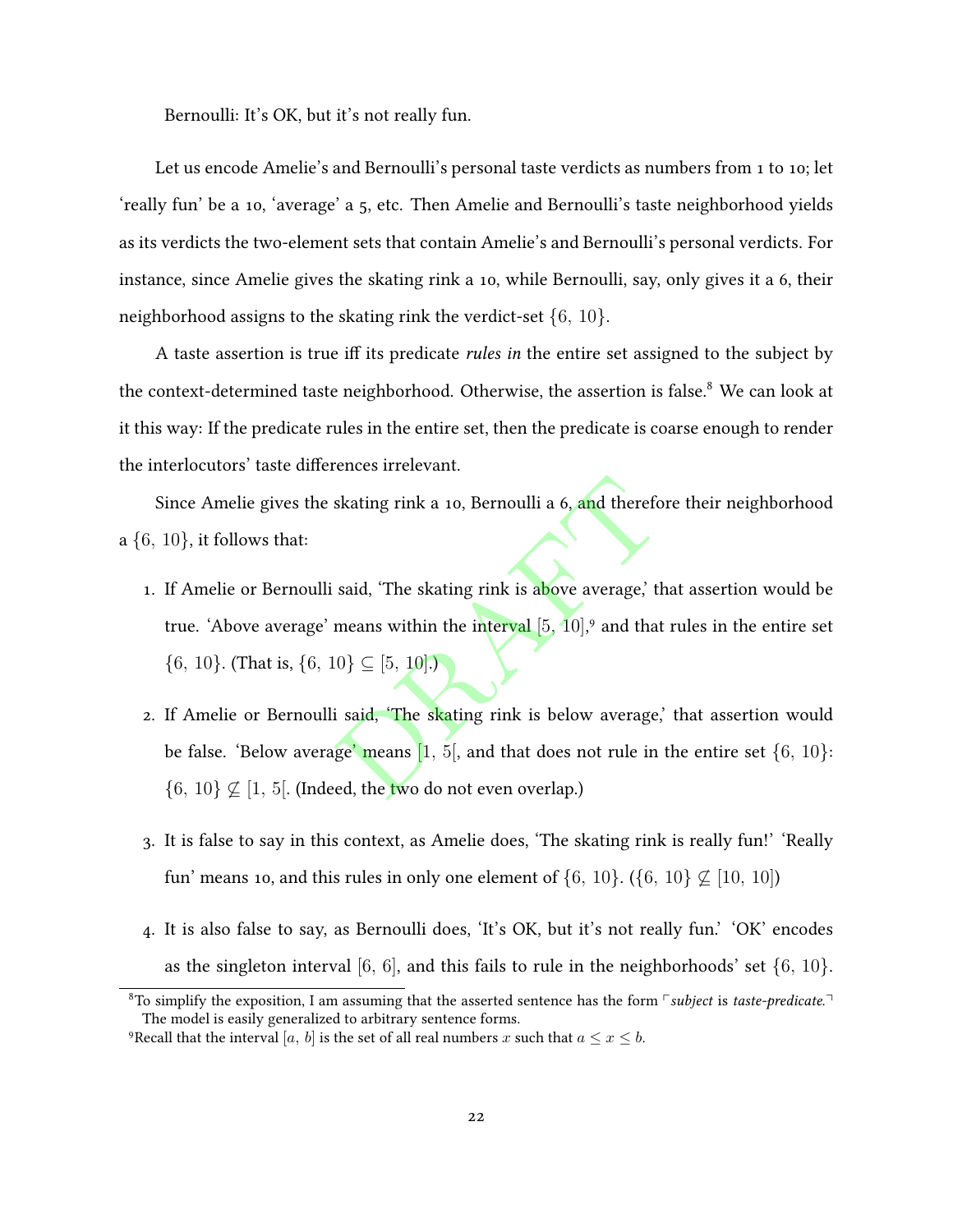$({6, 10} \not\subseteq [6, 6])$ 

In dialog ([12\)](#page-20-2), therefore, *both* Amelie and Bernoulli make false assertions. This is only possible if their assertions are not contradictory but only contrary, i. e., if they can be false at once, but cannot be true at once. That is indeed the case:

Amelie's assertion is true *iff* Amelie and Bernoulli's taste neighborhood rates the skating rink as a subset of [10*,* 10]; otherwise Amelie's assertion is false.

Bernoulli's assertion is true *iff* Amelie and Bernoulli's taste neighborhood rates the skating rink as a subset of [6*,* 6]; otherwise Bernoulli's assertion is false.

# **6 Comparisons**

<span id="page-22-1"></span>People agree or disagree not only about what is tasty, but also about what is tastier than what:

(13) Bertrand: Dark chocolate is tastier than milk chocolate.

Amelie: Yes, it is.

<span id="page-22-0"></span>Assume, now, that Bernoulli in fact likes both kinds of chocolate, while Amelie doesn't actually like either. Still, each of the two prefers dark chocolate to milk chocolate: only about what is tasty, but also about wh<br>ate is tastier than milk chocolate.<br>in fact likes both kinds of chocolate, while *k*<br>wo prefers dark chocolate to milk chocolat<br>Amelie Bernoulli

|                |     | Amelie Bernoulli |
|----------------|-----|------------------|
| dark chocolate | 4.5 | 8.5              |
| milk chocolate | 1.5 | 6.5              |

As we see in the table, Bernoulli's and Amelie's tastes diverge, in the sense that they disagree about both kinds of chocolate. This may suggest that the assertions in [\(13\)](#page-22-1) are false. Notice, however, that the assertions are not about what is tasty, but rather, about what is tastier than what. On this latter question, Bernoulli and Amelie agree; and given this contextual information, the assertions in  $(13)$  $(13)$  are in fact true.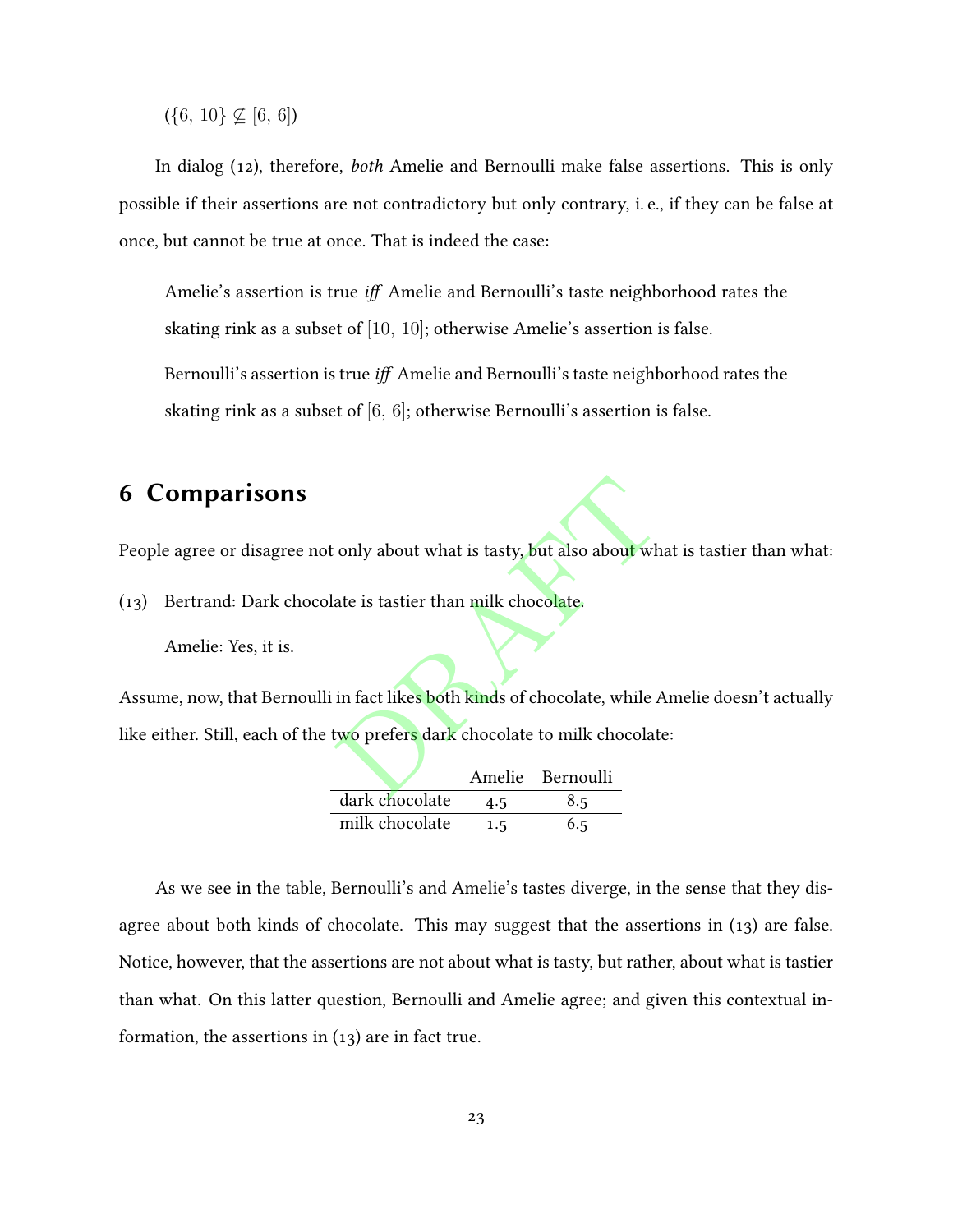Let us spell this out in terms of our model from Section [5.](#page-20-0) If Amelie gives dark chocolate a 4.5 and milk chocolate a 1.5, then we will say that Amelie gives the ordered pair*⟨*dark chocolate, milk chocolate*⟩* the verdict *⟨*4*.*5*,* 1*.*5*⟩*. Bernoulli, in turn, gives the same chocolate pair the verdict *⟨*8*.*5*,* 6*.*5*⟩*. Just as in Section [5](#page-20-0) then, Amelie and Bernoulli's neighborhood gives to *⟨*dark chocolate, milk chocolate*⟩* as a verdict the ordered-pair set *{⟨*4*.*5*,* 1*.*5*⟩, ⟨*8*.*5*,* 6*.*5*⟩}*.

Once again, as in Section [5](#page-20-0), Amelie's and Bernoulli's assertions are true iff their taste neighborhood rates the ordered pair *⟨*dark chocolate, milk chocolate*⟩* as a subset of the (now two-dimensional) region characteristic to the two-place predicate 'tastier,' as in Figure [1](#page-23-0) on page [24](#page-23-0). In this figure, we represent dark and milk chocolate's scores on the horizontal and the vertical axis respectively. The points *Ad,m* and *Bd,m* represent Amelie's and Bernoulli's verdicts  $(A_{d,m} = \langle 4.5, 1.5 \rangle, B_{d,m} = \langle 8.5, 6.5 \rangle$ ). The entire shaded area constitutes what we may call the predicate's 'target zone.' Notice that points in the target zone have a larger horizontal coordinate (dark chocolate) than vertical (milk).



<span id="page-23-0"></span>Figure 1: tastier than

<span id="page-23-1"></span>Figure 2: disagreement

As we see, the neighborhood verdict  $\{A_{d,m}, B_{d,m}\}$  is contained in the predicate's target zone. Thus our model renders Bernoulli and Amelie's assertions from ([13](#page-22-1)) true.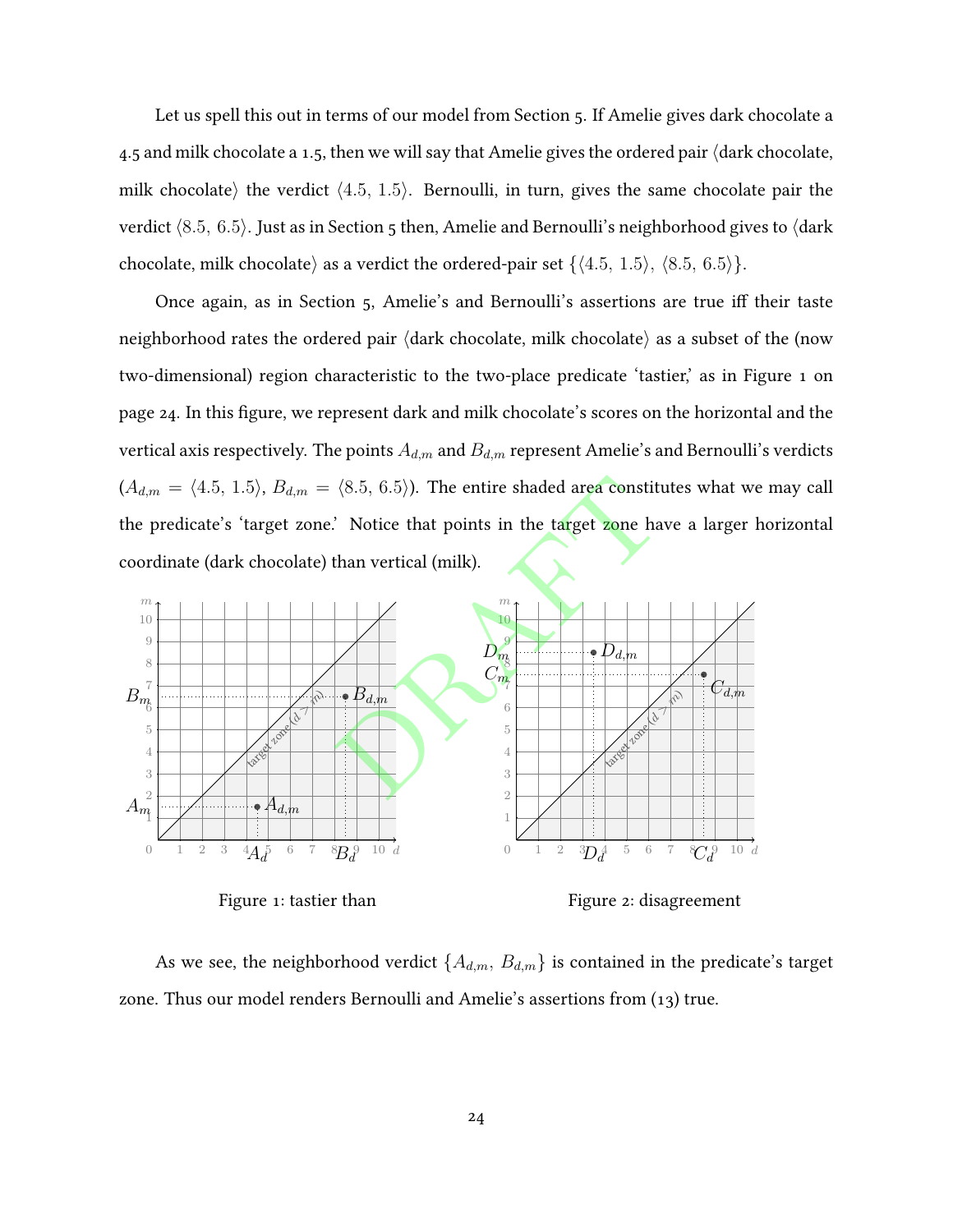

<span id="page-24-0"></span>Figure 3: less tasty than

<span id="page-24-1"></span>

Other comparisons have similar truth conditions, *mutatis mutandi*s (Figure [3](#page-24-0) and Figure [4](#page-24-1) on page [25\)](#page-24-1). For the predicate 'less tasty than,' the target zone is not below but above the angle bisector (i. e., above the line that halves the angle between the axes). For the predicate 'as tasty as,' the target zone is the angle bisector itself. e similar truth conditions, *mutatis* mutandis<br>
e 'less tasty than,' the target zone is not belo<br>
that halves the angle between the axes). For<br>
gle bisector itself.<br>
Ind Bernoulli agree. Their assertions therefor<br>
their as

In dialog ([13\)](#page-22-1), Amelie and Bernoulli agree. Their assertions therefore reflect both of their preferences, and that is why their assertions are true. But let us also look at case [\(14](#page-24-2)), where Cora and Dorian disagree and thus make false assertions:

<span id="page-24-2"></span>(14) Cora: Dark chocolate is tastier than milk chocolate.

Dorian: I disagree! *Milk* chocolate is the tastier!

As we see in Figure [2](#page-23-1) on page [24,](#page-23-1) the neighborhoods' verdict  $\{C_{d,m}, D_{d,m}\}$  straddles the angle bisector, neither contained in the target zone for 'tastier' as applied to *⟨*dark chocolate, milk chocolate*⟩*, nor as applied to the reverse pair *⟨*milk chocolate, dark chocolate*⟩*. Thus both Cora and Dorian are making false assertions:

Cora's assertion is true *iff* Cora and Dorian's taste neighborhood rates*⟨*dark choco-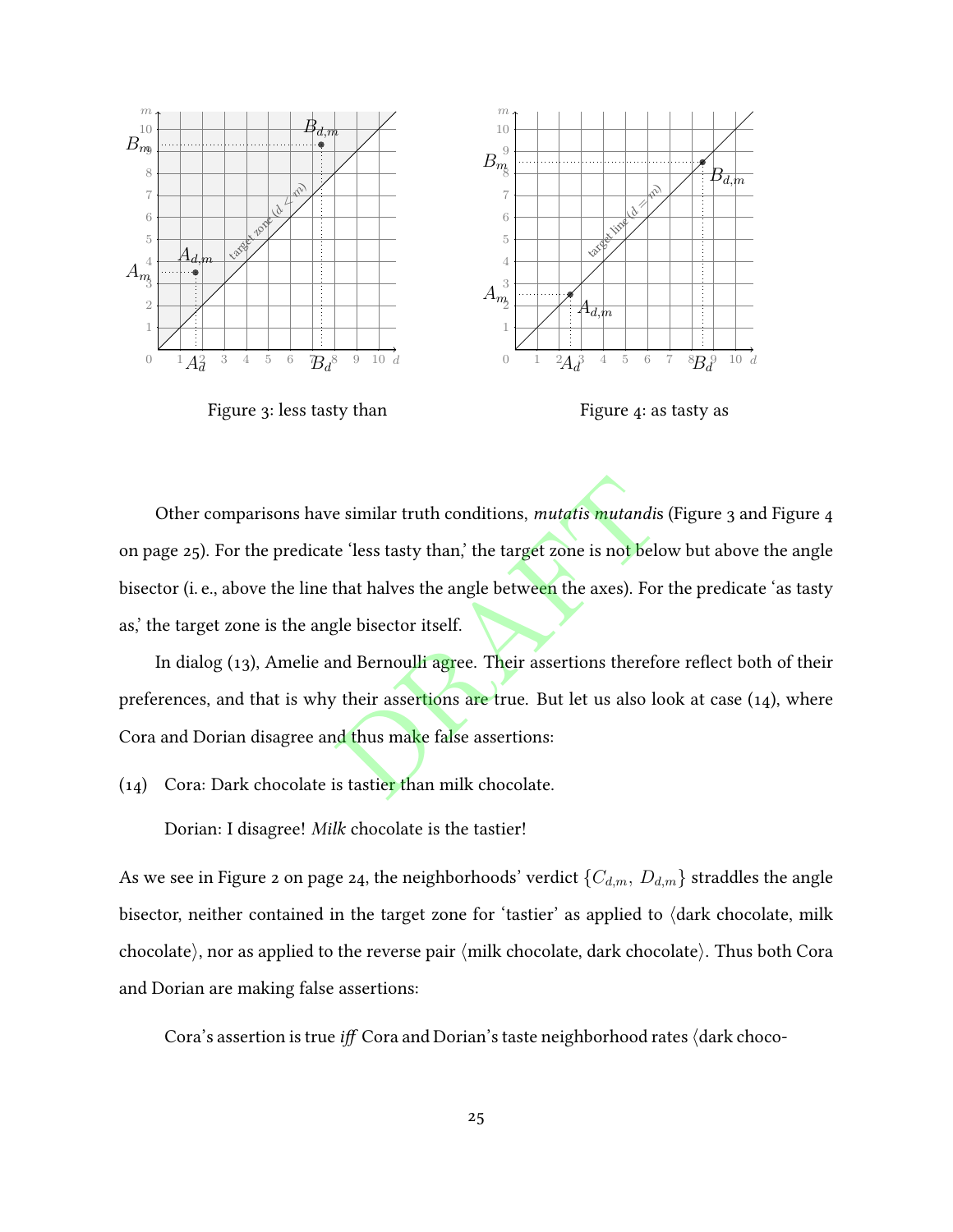late, milk chocolate) as a subset of the area below the angle bisector;<sup>[10](#page-25-1)</sup> otherwise Cora's assertion is false.

Dorian's assertion is true *iff* Cora and Dorian's taste neighborhood rates *⟨*dark chocolate, milk chocolate) as a subset of the area above the angle bisector;<sup>[11](#page-25-2)</sup> otherwise Dorian's assertion is false.

# <span id="page-25-0"></span>**7 Reliable and Misleading Intuitions**

In the literature on relativism, contextualism, and faultless disagreement, intuitions of several kinds are invoked to support one view or another. As John MacFarlane [\(2011\)](#page-32-9) and Robin McKenna ([2014\)](#page-32-10) emphasize, when we choose which intuitions to invoke or to trust, we ought not do so arbitrarily. Both MacFarlane and McKenna consider this a quasi-definitive objection against contextualist views that posit semantic naivety, because these views discard certain in-tuitions as products of this naivety.<sup>[12](#page-25-3)</sup> One such view is, of course, the one described in this paper. Although I do agree with MacFarlane and McKenna that we cannot pick and choose *arbitrarily* which intuitions to trust, I will argue that we can give good reasons for discarding certain intuitions as semantically naive. when we choose which intuitions to invok<br>lacFarlane and McKenna consider this a qua<br>hat posit semantic naivety, because these vi<br>naivety.<sup>12</sup> One such view is, of course, the<br>with MacFarlane and McKenna that we ca<br>to trust

Before I explain, let me sketch a taxonomy of the relevant intuitions.

First, we can distinguish intuitions based on topic; intuitions can concern:

- a) the truth values of assertions,
- b) the assertions' truth conditions,
- c) disagreement, or
- d) retraction.

<span id="page-25-1"></span><sup>&</sup>lt;sup>10</sup>But not below the horizontal axis.

<span id="page-25-2"></span><sup>11</sup>But not left of the vertical axis.

<span id="page-25-3"></span><sup>&</sup>lt;sup>12</sup>Note, though, that McKenna is still contextualist, in a different way.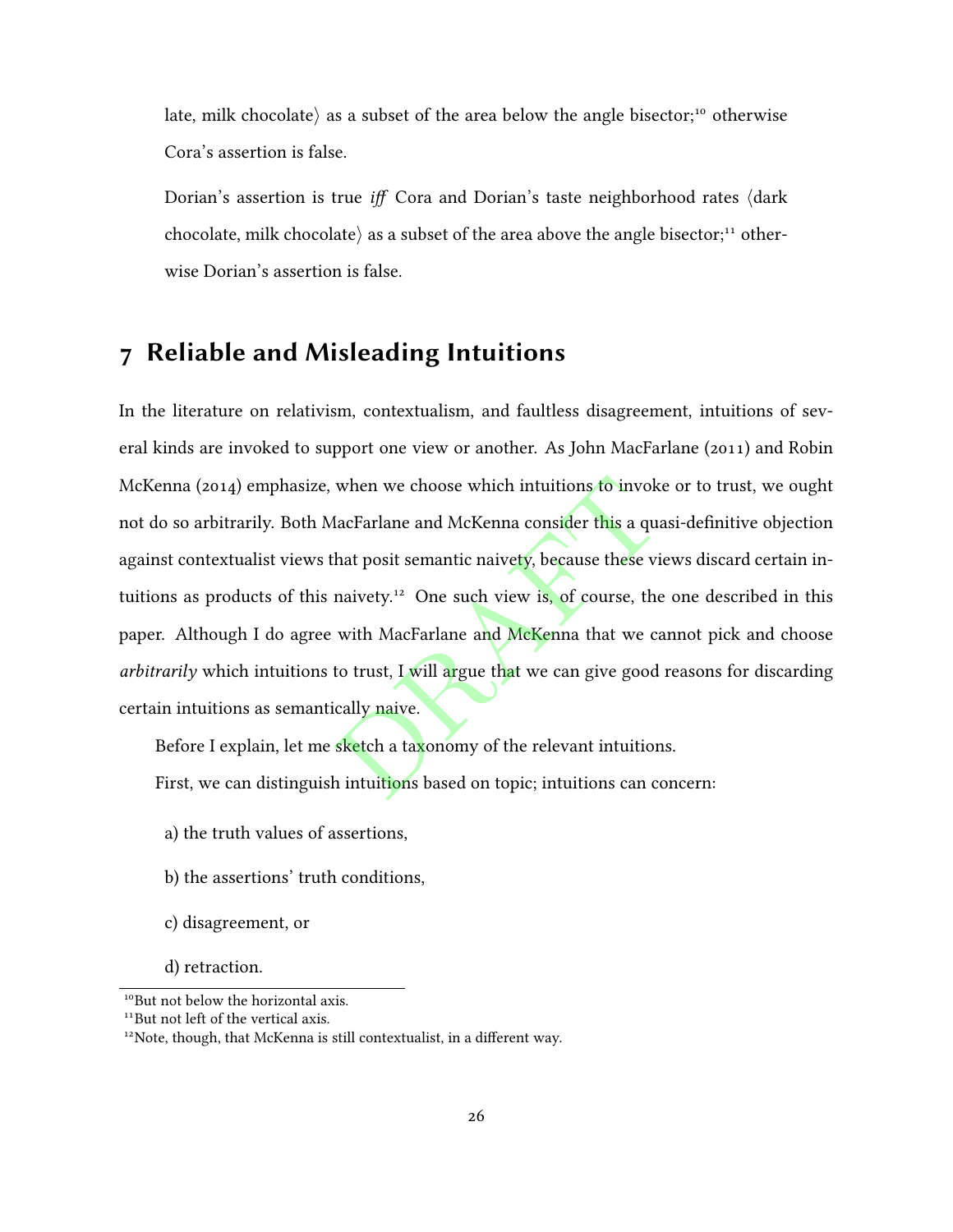<span id="page-26-1"></span>Let me illustrate:

(15) Amanda: The tomato yogurt is cool!

Bernardo: No, it isn't.

Each speaker intuits that his or her own assertion is *true* and the other's false. Moreover, they intuit that the two assertions have incompatible truth *conditions*, and therefore they take the assertions to express *disagreement*. Finally, if Amanda replies to Bernardo:

Amanda: OK, now that I think of it, it's not cool,

then both Amanda and Bernardo will intuit that Amanda has *retracted* what she said before. Second, intuitions can belong to people differently related to the assertions, namely:

a) speakers, and

b) hearers.

Third, and finally, intuitions can be:

- a) intra-context or
- b) cross-context.

That is, intuitions can concern either assertions made in one and the same context, or they can concern assertions made in separate contexts. In this article we have looked at cases that involve intra-context intuitions. The literature, however, also gives an important role to crosscontext intuitions of truth, disagreement, and retraction, intuitions usually taken as arguments for relativism.<sup>[13](#page-26-0)</sup> belong to people differently related to the as<br>tions can be:<br>ern either assertions made in one and the

Let us look, now, at speakers' and hearers' intra-context intuitions about truth values.

<span id="page-26-0"></span><sup>13</sup>See, e. g., [MacFarlane](#page-32-2) [2014](#page-32-2):8–15.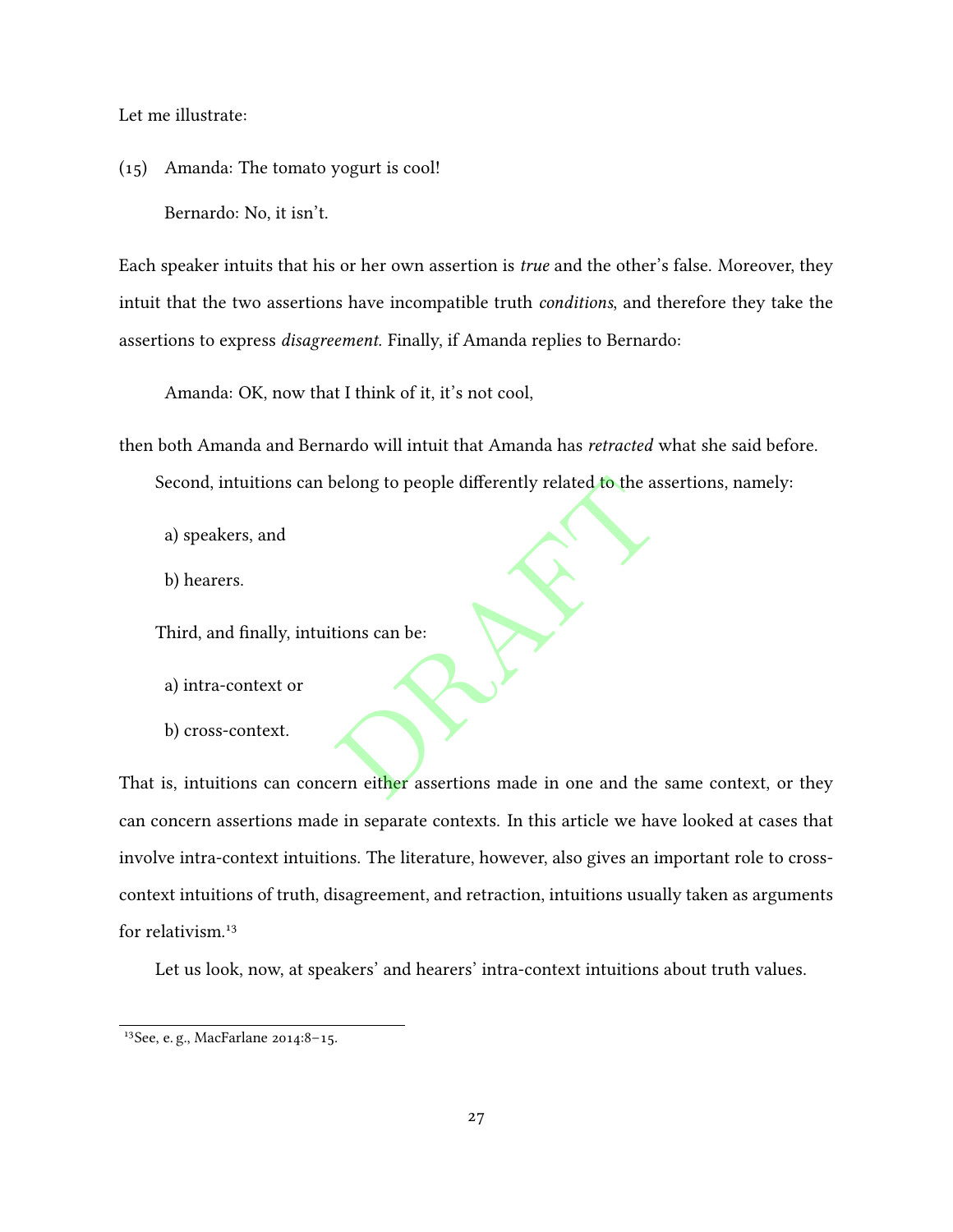When people hear assertions, they normally rely on these assertions only if they think the assertions true. In other words, hearers follow their truth-value intuitions as guides to action.

Assume, now, that in situations of a particular type *T*, hearers' truth-value intuitions guide them to *useful* actions. In other words, in *T*-situations truth-value intuitions are a guide to usefulness. Usefulness, however, is a guide to truth. Hence in *T*-situations we can rely on hearers' truth-value intuitions as a guide to the assertions' actual truth values.

In the argument above I am assuming that, *as a rule*, if *A* is a reliable guide to *B* and if *B* is a reliable guide to *C*, then *A* is a reliable guide to *C*. There must, of course, be some exceptions to this rule—namely, when *A* guides us to an unusual subcategory of *B*s that fail to reliably indicate *C*s. In principle, therefore, one could object to the argument above by claiming that taste assertions are one such exception to the rule—that is, by claiming that in matters of taste, usefulness (*B*) is not a guide to truth (*C*). On page [6](#page-5-1), however, I have explained why we ought not to treat taste assertions as an exception to the truth–usefulness connection.

*Mutatis mutandi*s, what goes for hearers goes for speakers. Speakers normally make assertions only if they think these assertions true. (There are, of course, exceptions, such as when speakers lie.) Furthermore, I have argued that the truth–usefulness connection applies not only to hearers but also to speakers, i. e., that assertions are normally beneficial to the speakers only when they are true. (Once again, lies are the major exception; however, no one is lying in faultless disagreement cases.) Assume, now, that in situations of type *T*, speakers normally benefit from making sincere assertions. In other words, assume that in *T*-situations, speakers' truth intuitions are a reliable guide to usefulness-to-the-speakers. Given, then, the truth–usefulness connection for speakers, it follows that in *T*-situations speakers' truth intuitions are a reliable guide to the actual truth. exception to the rule—that is, by claiming t<br>to truth (*C*). On page 6, however, I have ex<br>as an exception to the truth–usefulness con<br>goes for hearers goes for speakers. Speak<br>ese assertions true. (There are, of course,

Let us now return to faultless disagreement. Take Amanda and Bernardo, who disagree in [\(15](#page-26-1)) over whether tomato yogurt is tasty. Amanda intuits her own assertion to be true and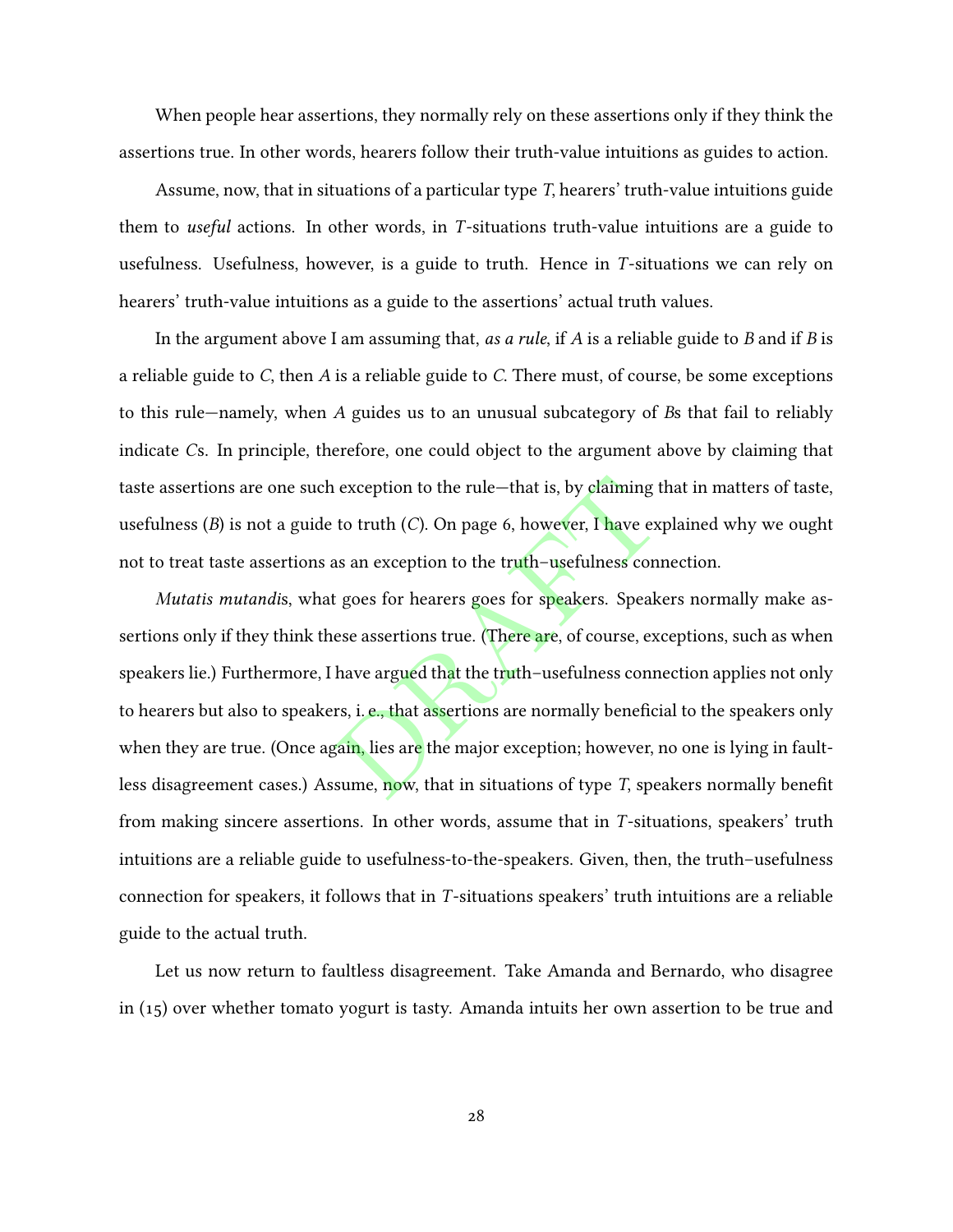Bernardo's to be false; Bernardo intuits the other way around. Thus in their quality as speakers, the two intuit their own assertions to be true, while in their quality as hearers, they intuit each other's assertions to be false. Who, then, should we trust—Amanda and Bernardo the speakers, or Amanda and Bernardo the hearers? If we trust the speakers, then both their assertions are true; if we trust the hearers, then both assertions are false.

As I have just argued, we should trust speakers' truth-value intuitions when their intuitions are reliable guides to usefulness for the speakers, and we should trust hearers' truthvalue intuitions when their intuitions are reliable guides to usefulness for the hearers. Often this comes down to the same, but in faultless disagreement cases, only *hearers'* intuitions are reliable guides to usefulness. It is useful for Bernardo-the-hearer to find Amanda's assertion false, because this way he avoids eating tomato yogurt, which would displease his palate. It is also useful for Amanda-the-hearer to find Bernardo's reply false, because this way she will stick to her plans and eat tomato yogurt, which she will enjoy. It is *not* useful, however, for Amanda-the-speaker to find her own assertion true (unless something unusual is going on), because this truth intuition leads her to tell Bernardo that tomato yogurt is tasty, and this will either be disbelieved by Bernardo, or lead him astray. For the same reasons, it is useless for Bernardo-the-speaker to find his own assertion true. voids eating tomato yogurt, which would<br>ne-hearer to find Bernardo's reply false, becomato yogurt, which she will enjoy. It is n<br>net o yogurt, which she will enjoy. It is n<br>net o yogur, which she will enjoy. It is n<br>net ov

Hence in faultless disagreement cases hearers have reliable truth-value intuitions, while speakers do not. Assertions made in such cases are therefore false, because this is what the hearers intuit. This accords with our conclusions in Section [4](#page-12-0).

(Notice that I am *not* saying that it is useless for Amanda to believe that tomato yogurt is tasty. Nor am I saying that it is useless for Amanda to intuit that her *belief* is true; what is useless is for Amanda to intuit that her *assertion* toward Bernardo is true. Plausibly enough, the belief and the assertion have different truth conditions.)

So much about truth-value intuitions. As for truth-*conditional* intuitions, I maintain that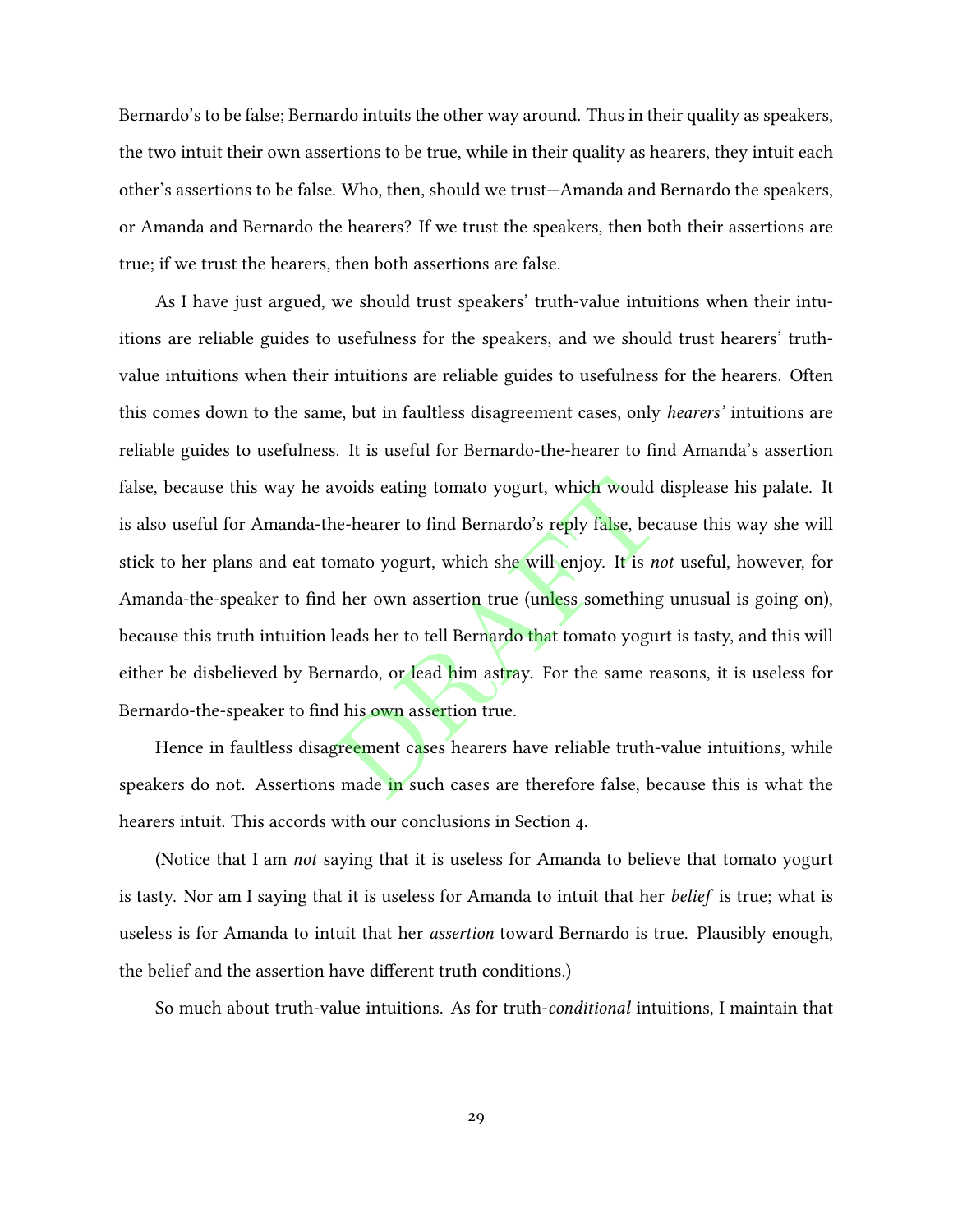we should *generally* trust them, both from speakers and especially from hearers. When hearers accept assertions, the assertions inform not only the hearers' actions, but also their inferences. Inferences, however, are sensitive not just to truth values but also to intensions, and thus to truth conditions. Therefore, in situations where hearers normally make correct inferences, their truth-conditional intuitions are reliable.

At first, what I just conceded looks like an objection to semantic naivety. As long as we trust ordinary speakers' truth-conditional intuitions, we cannot pretend that they are oblivious to certain aspects of the truth conditions. That, however, is just what I maintain in cases of faultless disagreement.

In such cases, however, we have a defeater for the general trustworthiness of truth-conditional intuitions. For the many reasons we have surveyed, when people converse about personal taste, they tend to have similar tastes. When this is so, the interlocutors' semantic mistakes 'cancel out' during inference, the same way as mistakes sometimes cancel out during mathematical derivations. Consider: Notington that their same way as mistakes sometimes cancel of the interlocutors' s<br>
Same way as mistakes sometimes cancel of<br>
Same way as mistakes sometimes cancel of<br>
Cozen yogurt at this place is tasty.<br>
Then yogurt is a

Amanda: The lemon frozen yogurt at this place is tasty.

Bernardo: Lemon frozen yogurt is always tastier with mint.

Amanda: Then we should get lemon frozen yogurt and ask for mint on top!

Even if the two are unaware that their assertions' truth conditions involve their taste neighborhood, this will affect neither the validity of their reasoning, nor the usefulness of their actions:

Amanda: [According to our taste neighborhood,] the lemon frozen yogurt at this place is tasty.

Bernardo: [According to our taste neighborhood,] lemon frozen yogurt is always tastier with mint.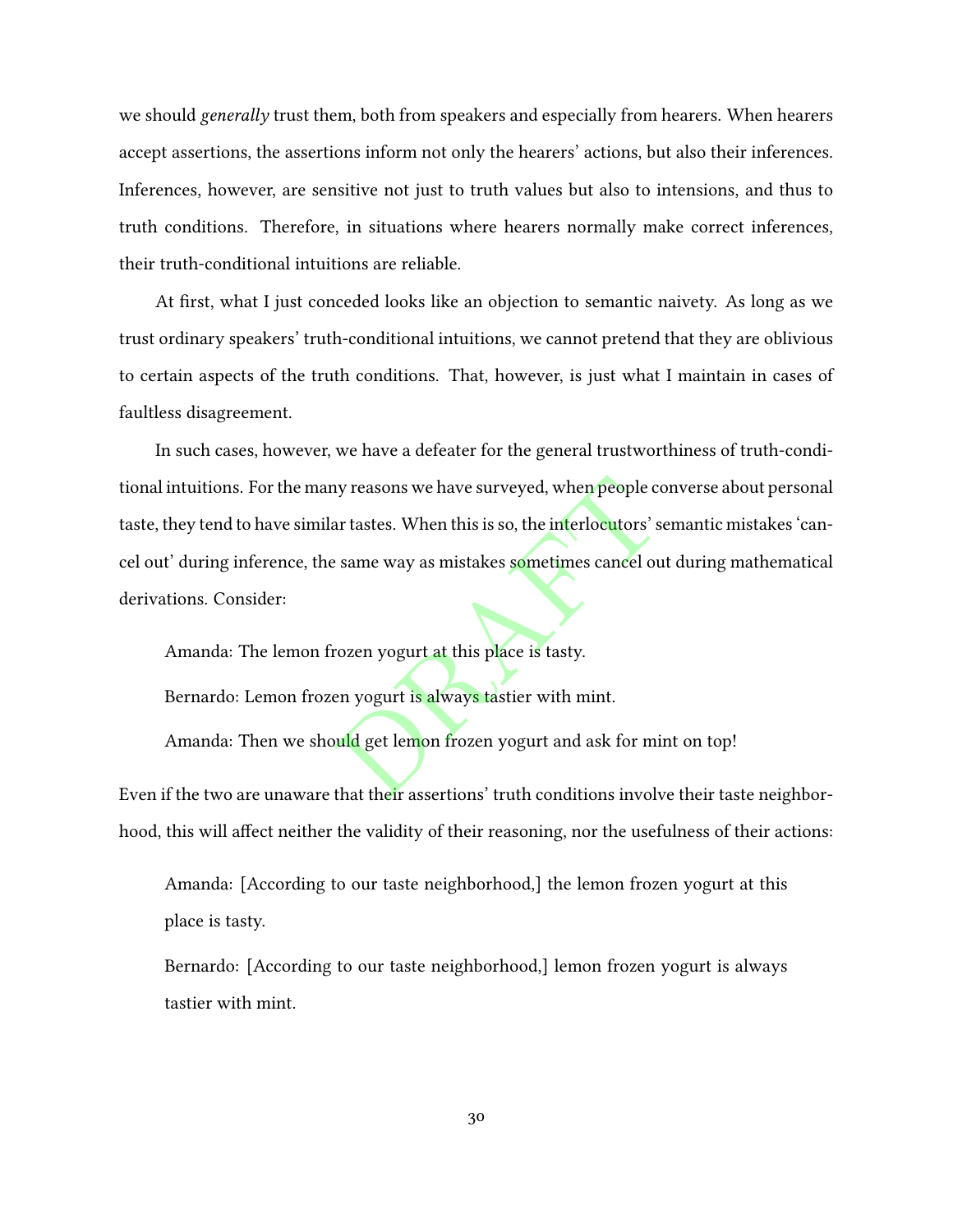Amanda: Then [according to our taste neighborhood,] we should get lemon frozen yogurt and ask for mint on top!

The moral is that we *may* discard truth-conditional intuitions as mistaken, as long as we can explain why these mistakes yield no practical consequences.

All of the above concerns *intra-context* intuitions. What, though, about intuitions across contexts?

Jeremy (on Sunday, to an audience that doesn't contain Karen): Flying kites is fun!

Karen (on Wednesday): What Jeremy said was wrong. Flying kites is boring.

Karen intuits a) that Jeremy's assertion was false, and b) that she disagrees with what Jeremy said. Consider furthermore:

Jeremy (on Thursday): I was wrong. Flying kites is boring.

Jeremy now intuits that he is retracting what he has said on Sunday.

If we wanted to accommodate such cross-context intuitions and still remain contextualists, then we would need to expand assertions' taste neighborhoods to include not only the actual interlocutors, but everyone who could possibly evaluate the assertions' truth values [\(MacFarlane,](#page-32-9) [2011\)](#page-32-9). That, though, would be quite absurd: virtually every taste assertion would be rendered false simply because at some possible world someone would disagree with the assertion across contexts. Hence as contextualists we need to *discard* cross-context intuitions. I was wrong. Flying kites is boring.<br>
S retracting what he has said on Sunday.<br>
Nodate such cross-context intuitions and still<br>
d assertions' taste neighborhoods to include<br>
to could possibly evaluate the assertions' trupp

I maintain, indeed, that cross-context and intra-context intuitions differ greatly in reliability. Intra-context intuitions are central to linguistic communication, hence in general they had better be right. On the other hand, cross-context intuitions are peripheral, plausibly enough a by-product of their intra-context homologues. Since cross-context intuitions are less important for explaining communication, we don't need to accommodate them as much as we need to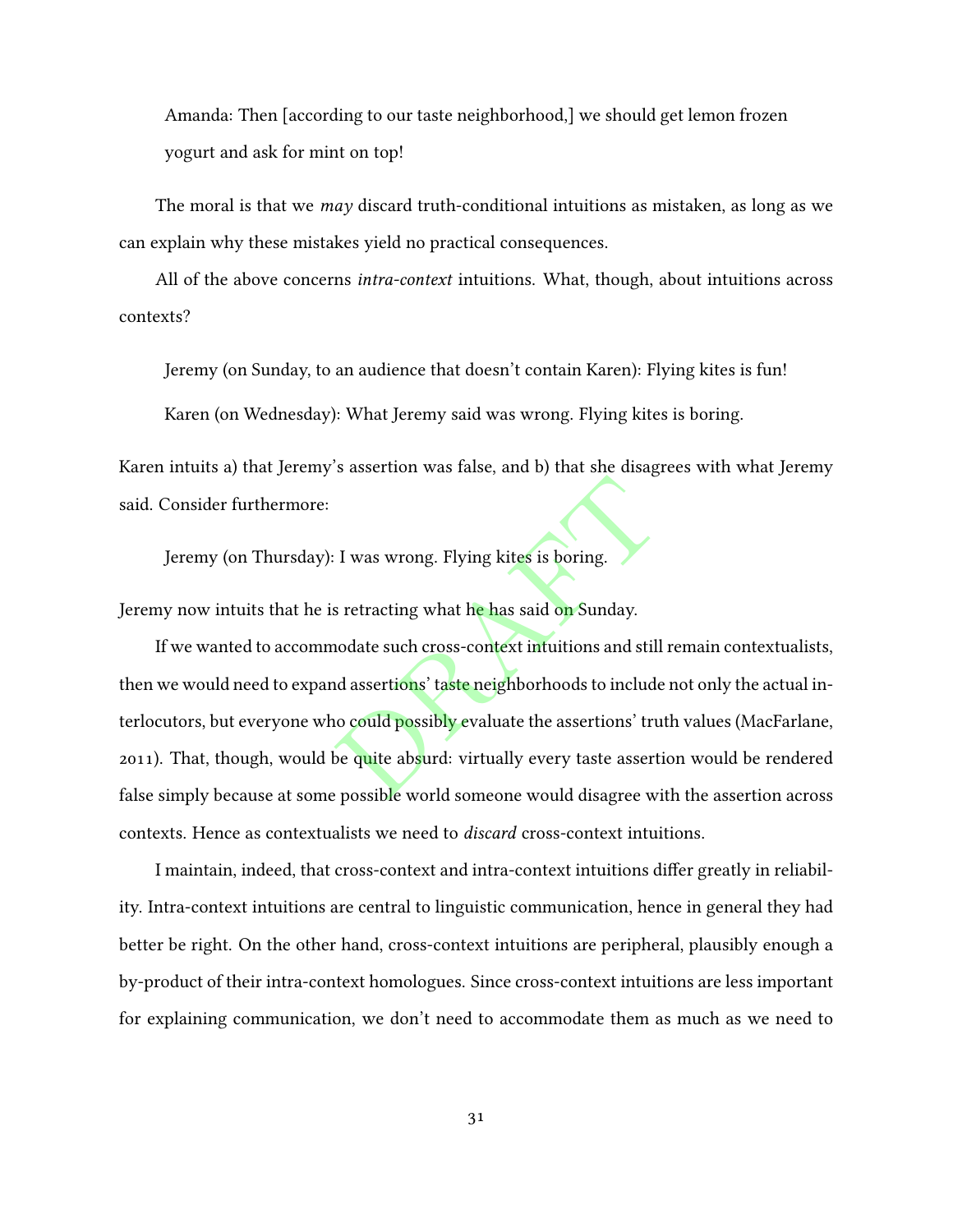accommodate intra-context intuitions. To be sure, this doesn't mean that cross-context intuitions are always unreliable; it does, however, license us to dismiss them when we have specific reasons to do it.

# **8 Conclusion**

I have described and motivated a contextualist solution to the puzzle of faultless disagreement about personal taste. This solution avoids truth relativism, preserves logical bivalence, and still allows us to explain why people arguing about taste seem equally remote from the objective truth.

As a welcome side effect, we have explicated the distinction between what we called 'pulling' and 'pushing' reasons for adopting a theory. We have cast the truth–usefulness connection as a pushing reason for our solution, and we have used the same connection to evaluate the reliability of the linguistic intuitions relevant to the explanation of faultless disagreement. ect, we have explicated the distinction be<br>the form our solution, and we have used the same<br>ic intuitions relevant to the explanation of f<br>preboard Semantics. Philosophical Studies, 1<br>for Contextualism: Knowledge, Skeptici

# **References**

- <span id="page-31-3"></span>DeRose, K. (2004). Single Scoreboard Semantics. *Philosophical Studies*, 119:1–21.
- <span id="page-31-4"></span>DeRose, K. (2009). *The Case for Contextualism: Knowledge, Skepticism, and Context*, volume 1. Oxford University Press.
- <span id="page-31-2"></span>Egan, A. (2010). Disputing About Taste. In Feldman, R. and Warfield, T. A., editors, *Disagreement*, pages 247–286. Oxford University Press.
- <span id="page-31-0"></span>Kölbel, M. (2002). *Truth Without Objectivity*. Routledge.
- <span id="page-31-1"></span>Lasersohn, P. (2005). Context Dependence, Disagreement, and Predicates of Personal Taste. *Linguistics and Philosophy*, 28(6):643–686.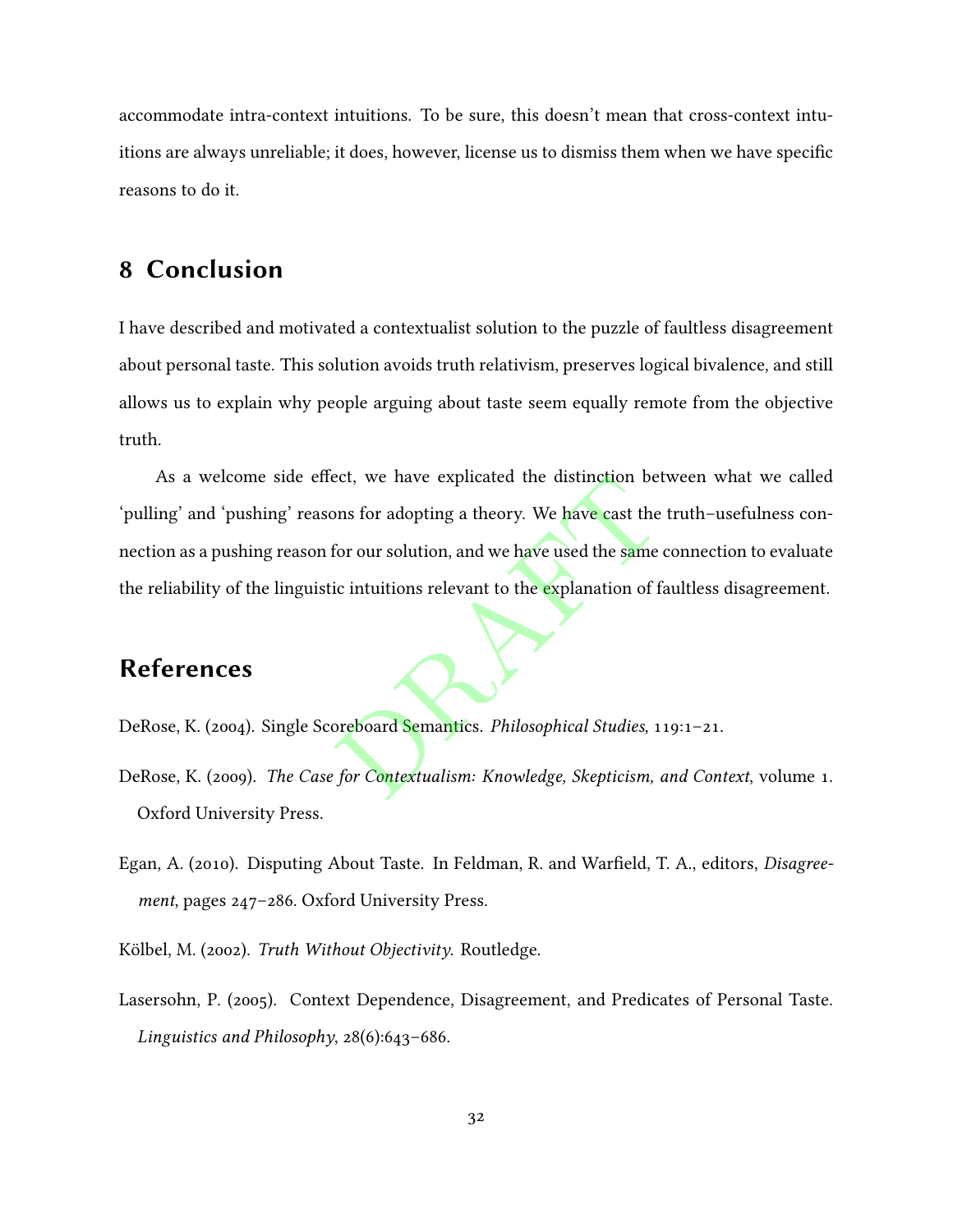<span id="page-32-1"></span>MacFarlane, J. (2007). Relativism and Disagreement. *Philosophical Studies*, 132:17–31.

- <span id="page-32-9"></span>MacFarlane, J. (2011). Epistemic Modals Are Assessment-Sensitive. In Egan, A. and Weatherson, B., editors, *Epistemic Modality*, pages 144–178. Oxford University Press.
- <span id="page-32-2"></span>MacFarlane, J. (2014). *Assessment Sensitivity: Relative Truth and Its Applications*. Oxford University Press.
- <span id="page-32-7"></span>Marques, T. and García-Carpintero, M. (2014). Disagreement About Taste: Commonality Presuppositions and Coordination. *Australasian Journal of Philosophy*, 92:701–723.
- <span id="page-32-4"></span>McGrath, M. (2005). Review of 'Truth without Objectivity' by Max Kölbel. *Philosophy and Phenomenological Research*, 71:491–494.
- McKenna, R. (2014). Shifting Targets and Disagreements. *Australasian Journal of Philosophy*, 92(4):725–742.
- <span id="page-32-8"></span><span id="page-32-6"></span>Millikan, R. G. (1984). *Language, Thought, and Other Biological Categories: New Foundations for Realism*. MIT Press.
- <span id="page-32-10"></span>Perry, J. (1986). Thought without Representation. *Proceedings of the Aristotelian Society, Supplementary Volumes*, 60:137–151. 1, 71:491-494.<br>
g Targets and Disagreements. Australasian<br>
lage, Thought, and Other Biological Categoria<br>
thout Representation. Proceedings of the A<br>
17-151.<br>
Modality: Being the John Locke Lectures for
- <span id="page-32-5"></span>Prior, A. N. (1957). *Time and Modality: Being the John Locke Lectures for 1955–6 delivered in the University of Oxford*. Clarendon Press, Oxford.
- <span id="page-32-3"></span>Recanati, F. (2007). *Perspectival Thought: A Plea for (Moderate) Relativism*. Oxford University Press.
- <span id="page-32-0"></span>Stephenson, T. (2007). Judge Dependence, Epistemic Modals, and Predicates of Personal Taste. *Linguistics and Philosophy*, 30:487–525.